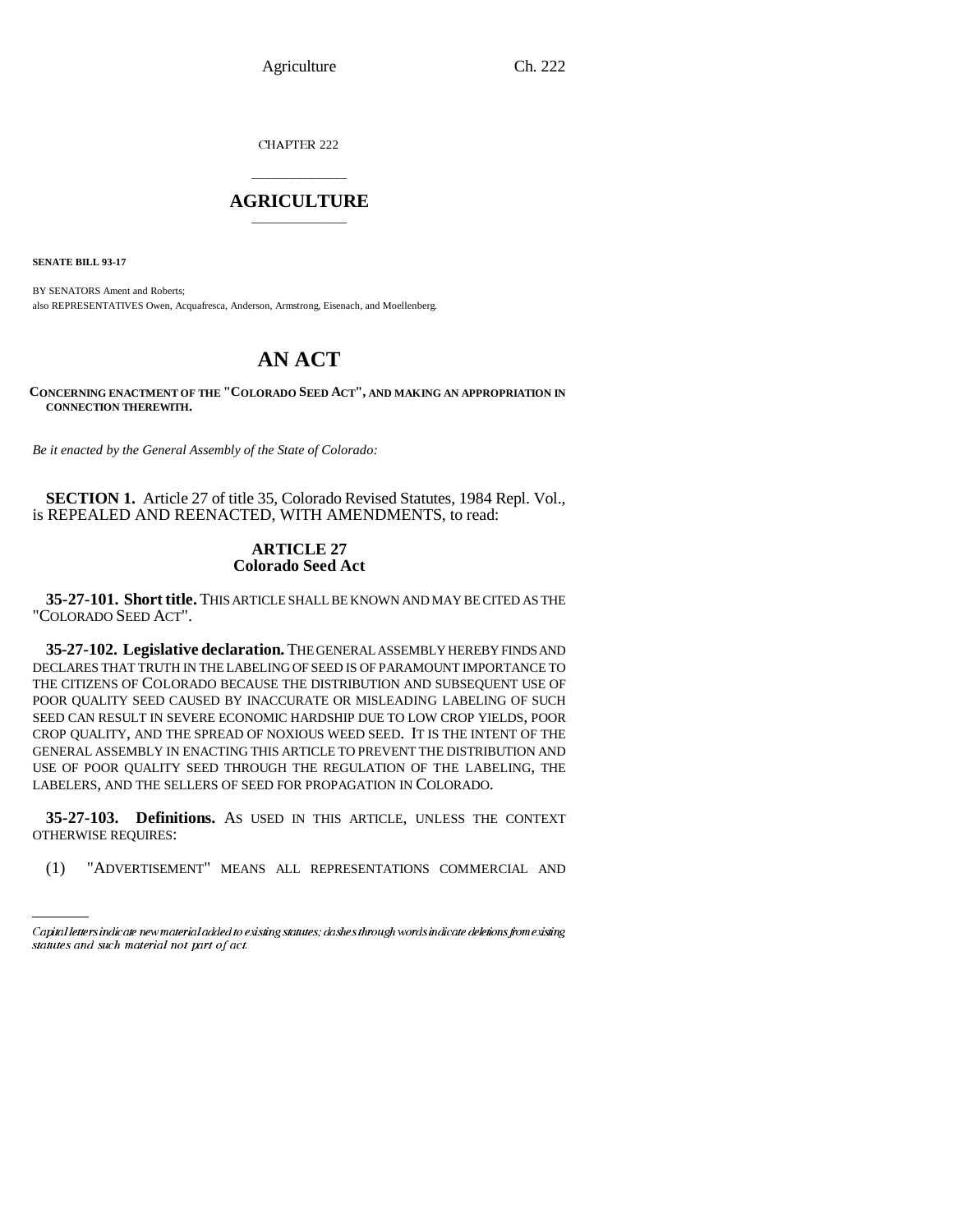OTHERWISE, OTHER THAN LABELING, DISSEMINATED IN ANY MANNER OR BY ANY MEANS BY THE SELLER OF SEED AS SUCH REPRESENTATIONS RELATE TO SUCH SEED.

(2) "BEAN" MEANS ALL SPECIES OF GENUS PHASEOLUS, VIGNA, AND CICER.

(3) "CERTIFIED SEED" MEANS SEED CERTIFIED BY A SEED CERTIFYING AGENCY PURSUANT TO THIS ARTICLE AND INCLUDES FOUNDATION AND REGISTERED SEED.

(4) "CERTIFYING AGENCY" MEANS THE SEED CERTIFICATION SERVICE OF THE COLORADO STATE UNIVERSITY AUTHORIZED BY THE STATE BOARD OF AGRICULTURE OR THE AUTHORIZED SEED CERTIFYING AGENCY OF ANOTHER STATE.

(5) "COMMISSIONER" MEANS THE COMMISSIONER OF AGRICULTURE.

(6) "CONDITIONING" MEANS DRYING, CLEANING, SCARIFYING, SIZING, OR ANY OTHER OPERATION WHICH COULD CHANGE THE PURITY OR GERMINATION OF SEED.

(7) "CUSTOM SEED CONDITIONER" MEANS ANY PERSON IN COLORADO WHO ENGAGES IN THE BUSINESS OF CONDITIONING SEED BY EITHER A STATIONARY OR PORTABLE SEED CLEANER, IF OWNERSHIP OF SUCH SEED IS RETAINED BY THE CUSTOMER.

(8) "DEPARTMENT" MEANS THE DEPARTMENT OF AGRICULTURE.

(9) "DISEASE OF BEANS" MEANS A BACTERIAL, VIRAL, OR FUNGAL DISEASE OF BEANS. THE TERM INCLUDES ANY OF THE FOLLOWING DISEASES AND ANY VARIATIONS OR NEW STRAINS OF THE FOLLOWING DISEASES WHICH ARE RECOGNIZED AS PATHOGENIC OR A POTENTIAL THREAT TO SEED BEAN PRODUCTION:

(a) ANTHRACNOSE (COLLECTOTRICHUM LINDEMUTHIANUM);

(b) BEAN BACTERIAL WILT (CORYNEBACTERIUM FLACCUMFACIENS SSP. FLACCUMFACIENS);

(c) STRAINS OF BROWN SPOT (PSEUDOMONAS SYRINGAE PV. SYRINGAE);

(d) COMMON BEAN BLIGHT (XANTHOMONAS CAMPESTRIS PV. PHASEOLI);

(e) HALO BLIGHT (PSEUDOMONAS SYRINGAE PV. PHASEOLICOLA); AND

(f) BCMV (BEAN COMMON MOSAIC VIRUS).

(10) "FARMER SEED LABELER" MEANS ANY PERSON WHO PRODUCES SEED FOR SALE ON PROPERTY OWNED OR RENTED BY SUCH PERSON OR SUCH PERSON'S EMPLOYER IN COLORADO.

(11) "GERMINATION" MEANS THE EMERGENCE AND DEVELOPMENT FROM THE SEED EMBRYO OF THOSE ESSENTIAL STRUCTURES WHICH, FOR THE KIND OF SEED IN QUESTION, ARE INDICATIVE OF THE ABILITY TO PRODUCE A NORMAL PLANT UNDER FAVORABLE CONDITIONS AND INCLUDES LIVE UNGERMINATED SEEDS WHICH ARE DESIGNATED AS DORMANT OR HARD.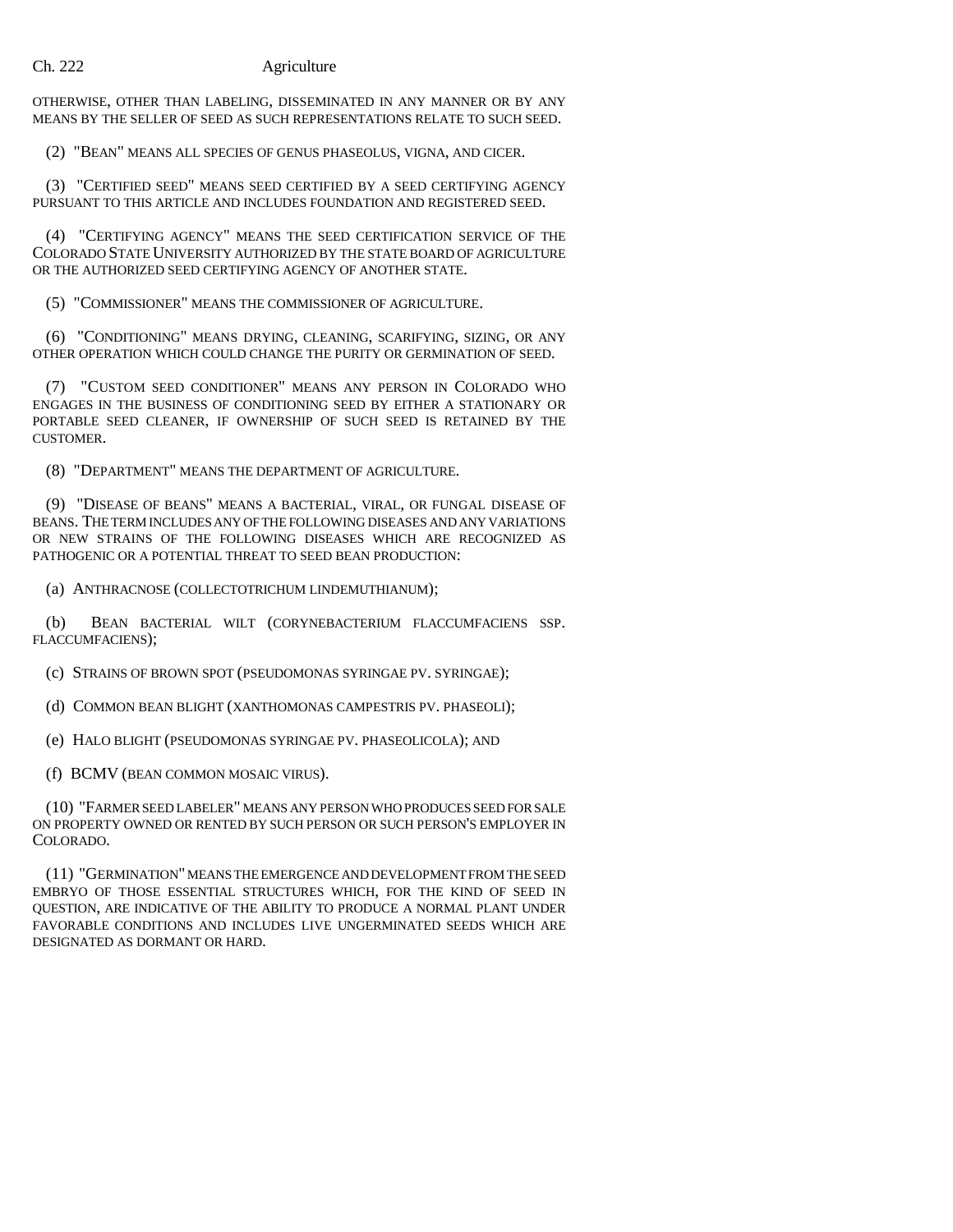(12) "INERT MATTER" MEANS MATTER WHICH IS NOT SEED, INCLUDING BROKEN SEED, STERILE FLORETS, CHAFF, FUNGUS BODIES, AND STONES, AS DEFINED BY THE COMMISSIONER.

(13) "KIND" MEANS ONE OR MORE RELATED SPECIES OR SUBSPECIES WHICH SINGLY OR COLLECTIVELY ARE KNOWN BY ONE COMMON NAME, INCLUDING CORN, OATS, ALFALFA, TIMOTHY, AND WESTERN WHEATGRASS.

(14) "LABELING" MEANS ALL LABELS, TAGS, AND OTHER WRITTEN, PRINTED, OR GRAPHIC REPRESENTATIONS, IN ANY FORM, ACCOMPANYING AND PERTAINING TO SPECIFIC SEED WHETHER IN BULK OR IN CONTAINERS AND INCLUDES INVOICES; EXCEPT THAT LABELING DOES NOT INCLUDE ADVERTISEMENTS AS DEFINED IN THIS SECTION.

(15) "LOT" MEANS A DEFINITE QUANTITY OF SEED IDENTIFIED BY A LOT NUMBER OR OTHER MARK. EVERY PORTION OR BAG OF ANY SUCH LOT SHALL BE UNIFORM WITHIN RECOGNIZED TOLERANCES FOR THE FACTORS WHICH APPEAR IN THE LABELING OF SUCH LOT.

(16) "NOXIOUS WEED SEED" MEANS THE SEED PRODUCED FROM PLANTS WHICH ARE ESPECIALLY TROUBLESOME AND DETRIMENTAL AND WHICH MAY CAUSE DAMAGE OR LOSS TO A CONSIDERABLE PORTION OF THE LAND OR LIVESTOCK OF A COMMUNITY. NOXIOUS WEED SEED ARE DIVIDED INTO TWO CLASSES: "PROHIBITED NOXIOUS WEED SEED" AND "RESTRICTED NOXIOUS WEED SEED" AND ARE DEFINED AS FOLLOWS:

(a) "PROHIBITED NOXIOUS WEED SEED" MEANS THE SEED OF PERENNIAL, BIENNIAL, AND ANNUAL WEEDS WHICH ARE HIGHLY DETRIMENTAL AND ESPECIALLY DIFFICULT TO CONTROL. THE PRESENCE OF PROHIBITED NOXIOUS WEED SEED IN SEED PRECLUDES THE SALE OF SEED FOR PROPAGATION. PROHIBITED NOXIOUS WEED SEED INCLUDES THE SEED OF ANY WEED SO DESIGNATED BY THE COMMISSIONER.

(b) "RESTRICTED NOXIOUS WEED SEED" MEANS THE SEED OF WEEDS WHICH ARE VERY OBJECTIONABLE IN FIELDS, LAWNS, AND GARDENS BUT WHICH CAN BE CONTROLLED BY GOOD CULTURAL PRACTICES. RESTRICTED NOXIOUS WEED SEED INCLUDES THE SEED OF ANY WEED SO DESIGNATED BY THE COMMISSIONER.

(17) "ORIGIN" MEANS THE STATE OR FOREIGN COUNTRY IN WHICH SEED IS GROWN.

(18) "PERSON" MEANS INDIVIDUAL, CORPORATION, GOVERNMENT OR GOVERNMENTAL SUBDIVISION OR AGENCY, BUSINESS TRUST, ESTATE, TRUST, LIMITED LIABILITY COMPANY, PARTNERSHIP, ASSOCIATION, OR OTHER LEGAL ENTITY.

(19) "PESTICIDE" MEANS SUBSTANCE OR MIXTURE OF SUBSTANCES INTENDED FOR PREVENTING, DESTROYING, REPELLING, OR MITIGATING ANY PEST, SUBSTANCE, OR MIXTURE OF SUBSTANCES INTENDED FOR USE AS A PLANT REGULATOR, DEFOLIANT, OR DESICCANT; EXCEPT THAT THE TERM "PESTICIDE" SHALL NOT INCLUDE ANY SUBSTANCE THAT IS A "NEW ANIMAL DRUG" AS DESIGNATED BY THE UNITED STATES FOOD AND DRUG ADMINISTRATION.

(20) "RECORD" MEANS ANY INFORMATION WHICH RELATES TO THE ORIGIN, TREATMENT, GERMINATION, PURITY, KIND, AND VARIETY OF EACH LOT OF SEED SOLD IN THIS STATE. SUCH INFORMATION INCLUDES SEED SAMPLES AND DOCUMENTS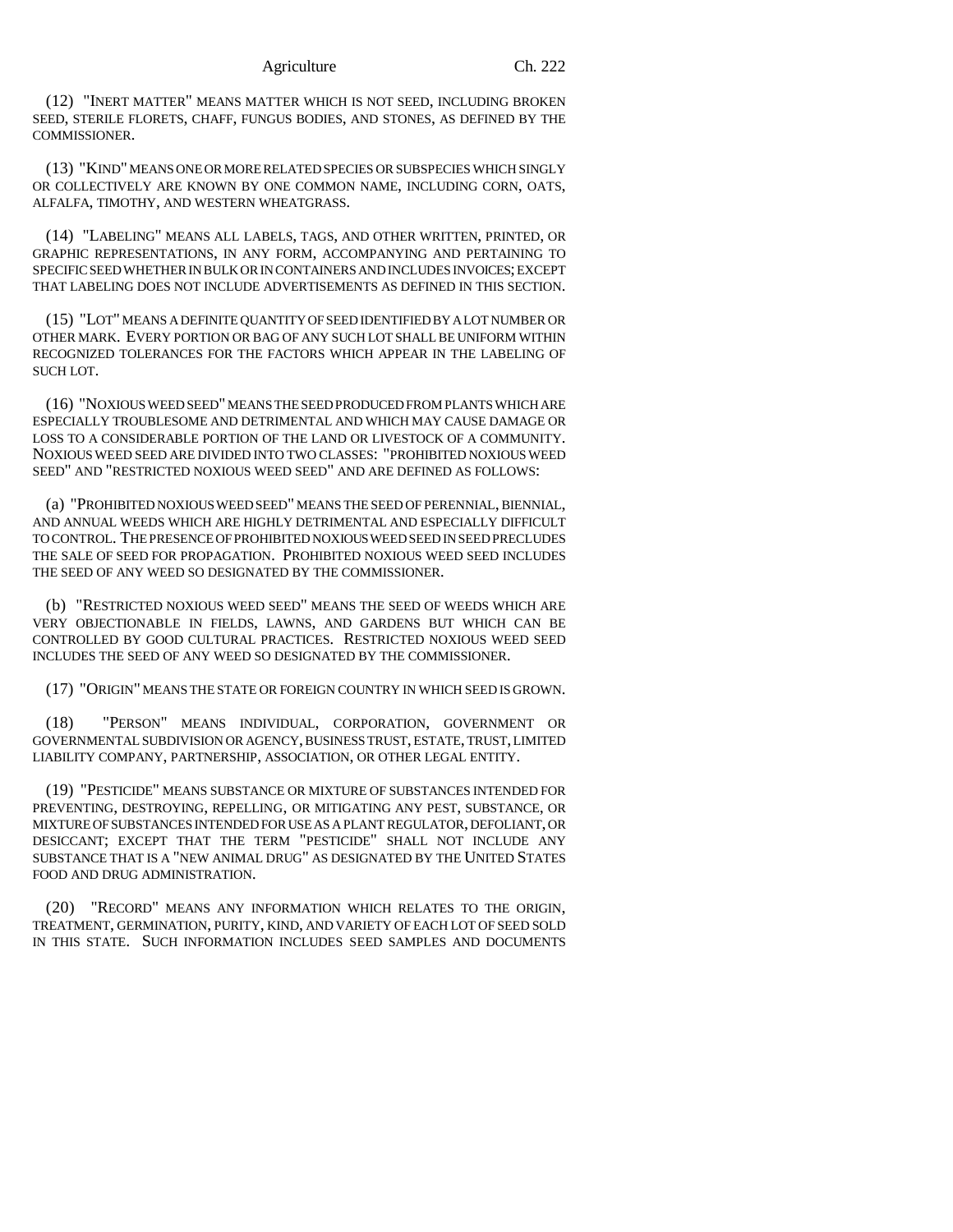SHOWING DECLARATIONS, LABELS, PURCHASES, SALES, CONDITIONING, BULKING, TREATMENT, HANDLING, STORAGE, ANALYSES, TESTS, AND EXAMINATIONS.

(21) "RETAIL SEED DEALER" MEANS ANY PERSON WHO ENGAGES IN THE BUSINESS OF SELLING SEED AT RETAIL IN COLORADO.

(22) "SCREENINGS" MEANS CHAFF, STERILE FLORETS, IMMATURE SEED, WEED SEED, INERT MATTER, AND ANY OTHER MATERIALS REMOVED IN ANY WAY FROM ANY SEED IN ANY KIND OF CLEANING PROCEDURE.

(23) "SEED" MEANS AGRICULTURAL, VEGETABLE, ORNAMENTAL, SHRUB, OR TREE SEED FOR PROPAGATION.

(24) "SEED LABELER" MEANS A PERSON WHO ENGAGES IN THE BUSINESS OF LABELING SEED FOR SALE IN COLORADO AND WHOSE NAME AND ADDRESS APPEARS ON THE LABEL OF SUCH SEED.

(25) "TOLERANCE" MEANS:

(a) FOR "SEED", THE ALLOWABLE DEVIATION, AS PRESCRIBED IN THE RULES AND REGULATIONS ADOPTED PURSUANT TO THIS ARTICLE, FROM ANY FIGURE USED ON A LABEL INCLUDING BUT NOT LIMITED TO THOSE FIGURES USED TO DESIGNATE THE PERCENTAGE OF ANY FRACTION OF THE LOT IN QUESTION, THE PERCENTAGE GERMINATION, OR THE NUMBER OF NOXIOUS WEED SEEDS PRESENT.

(b) FOR "BEAN", IN ADDITION TO THE REQUIREMENTS OF PARAGRAPH (a) OF THIS SUBSECTION (25), THE DEVIATION FROM MINIMUM LEVELS OF SEED-BORNE PATHOGENS AND THE DISEASES OF BEANS ALLOWED BY THE COMMISSIONER.

(26) "TREATED" MEANS THAT THE SEED HAS RECEIVED AN APPLICATION OF A SUBSTANCE OR THAT IT HAS BEEN SUBJECTED TO A PROCEDURE FOR WHICH A CLAIM IS MADE.

(27) (a) "VARIETY" (CULTIVAR) MEANS A DIVISION OF A KIND WHICH IS DISTINCT, STABLE, AND UNIFORM.

(b) FOR PURPOSES OF THIS SUBSECTION (27):

(I) "DISTINCT" MEANS THAT THE VARIETY CAN BE DIFFERENTIATED BY ONE OR MORE IDENTIFIABLE MORPHOLOGICAL, PHYSIOLOGICAL, OR OTHER CHARACTERISTICS FROM ALL OTHER VARIETIES PUBLICLY KNOWN.

(II) "STABLE" MEANS THAT THE VARIETY WILL REMAIN UNCHANGED IN ITS ESSENTIAL AND DISTINCTIVE CHARACTERISTICS AND ITS UNIFORMITY WHEN REPRODUCED OR RECONSTITUTED AS REQUIRED BY THE DIFFERENT CATEGORIES OF VARIETIES.

(III) "UNIFORM" MEANS THAT VARIATIONS IN ESSENTIAL AND DISTINCTIVE CHARACTERISTICS ARE DESCRIBABLE.

(28) "WEED SEED" MEANS THE SEED OF PLANTS DETRIMENTAL TO AGRICULTURE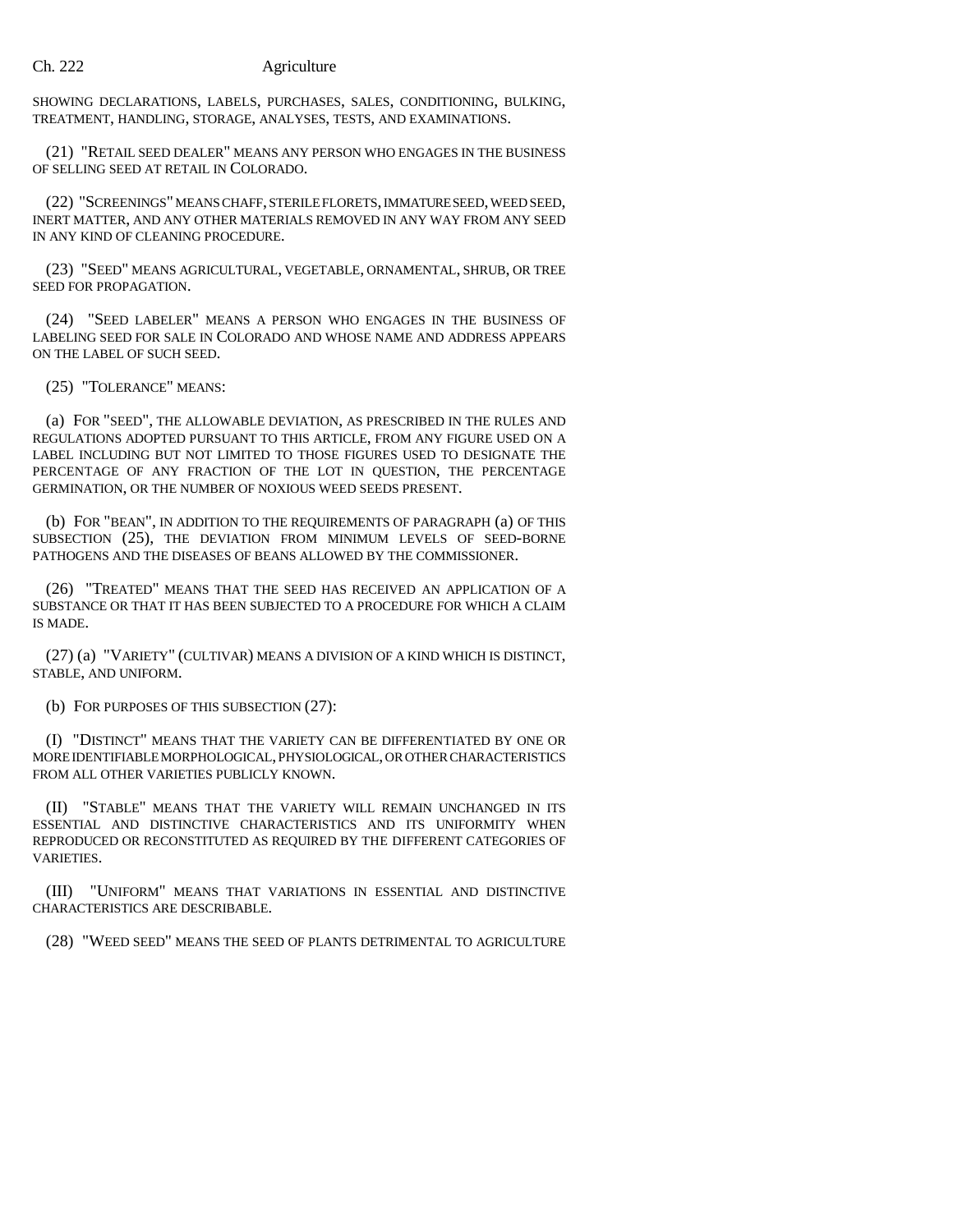AND GENERALLY RECOGNIZED AS WEEDS WITHIN THIS STATE AND INCLUDES NOXIOUS WEED SEED.

**35-27-104. Scope of article.** (1) THE PROVISIONS OF THIS ARTICLE SHALL NOT APPLY TO:

(a) SEED NOT INTENDED FOR PROPAGATION; EXCEPT THAT, SCREENINGS ARE SUBJECT TO THE REQUIREMENTS OF SECTION 35-27-113 (1) (e);

(b) SEED IN STORAGE IN OR CONSIGNED TO A SEED CONDITIONING ESTABLISHMENT FOR CONDITIONING OR FOR SALE OUTSIDE THE STATE; EXCEPT THAT:

(I) DISCLOSURE OF INFORMATION CONCERNING THE HOLDING, SALE, AND TRANSPORTATION OF SUCH SEED SHALL BE PROVIDED:

(A) ON THE LABELS ATTACHED TO SUCH SEED; OR

(B) UPON REQUEST; AND

(II) ALL LABELING AND ADVERTISEMENTS MADE REGARDING SUCH SEED ARE SUBJECT TO THIS ARTICLE.

(c) SEED SOLD OR CONSIGNED TO A MERCHANT, IF SUCH SEED IS TO BE RECLEANED BEFORE IT IS SOLD FOR PROPAGATION; EXCEPT THAT THE SELLER OR CONSIGNOR OF SUCH SEED SHALL BE RESPONSIBLE FOR ANY ADVERTISEMENTS MADE CONCERNING SUCH SEED IN THE COURSE OF THE SALE OF SUCH SEED;

(d) SEED OF A VARIETY NOT PROTECTED BY THE FEDERAL "PLANT VARIETY PROTECTION ACT", 7 U.S.C.A. SECS. 2323 TO 2583, AS AMENDED, SOLD ON A GROWER'S PREMISES AND DELIVERED TO A PURCHASER, IF SUCH SEED IS: GROWN ON SUCH GROWER'S PREMISES, NOT DELIVERED BY COMMON CARRIER OR BY MAIL, AND NOT COMMERCIALLY ADVERTISED IN ANY WAY; EXCEPT THAT SUCH SEED SHALL BE SUBJECT TO THE NOXIOUS WEED PROVISIONS OF SECTION 35-27-113 (2), AND THE GROWER OF SUCH SEED SHALL BE RESPONSIBLE FOR ANY ADVERTISEMENTS MADE CONCERNING SUCH SEED IN THE COURSE OF THE SALE OF SUCH SEED;

(e) SEED BROUGHT INTO THE STATE BY THE COLORADO AGRICULTURAL EXPERIMENT STATION FOR EXPERIMENTAL PURPOSES OR FOR STORAGE IN THE NATIONAL SEED STORAGE LABORATORY;

(f) ANY PERSON WHO PRODUCES SEED FOR SUCH PERSON'S OWN USE ON PROPERTY OWNED OR RENTED BY SUCH PERSON OR SUCH PERSON'S EMPLOYER;

(g) SEED HELD FOR WHOLESALE TRANSACTIONS; EXCEPT THAT SUCH SEED SHALL BE SUBJECT TO THE LABELING REQUIREMENTS OF SECTION 35-27-105.

(2) ANY PERSON WHO ACTS AS A CUSTOM SEED CONDITIONER, FARMER SEED LABELER, RETAIL SEED DEALER, OR SEED LABELER IN THIS STATE SHALL BE SUBJECT TO THIS ARTICLE.

**35-27-105. Label requirements.** (1) (a) EXCEPT AS OTHERWISE PROVIDED IN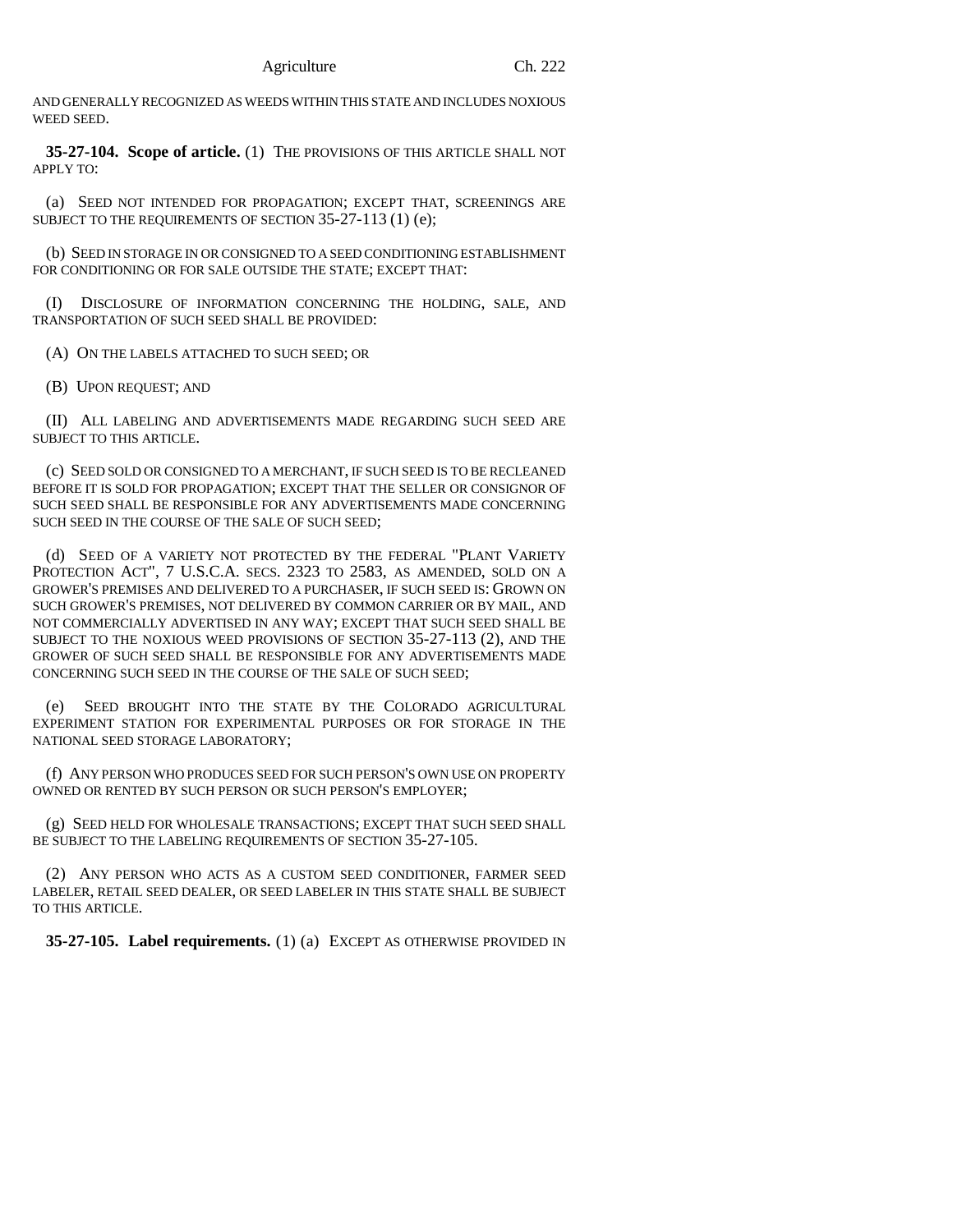THIS ARTICLE, EVERY CONTAINER OF SEED WHICH IS SOLD, OFFERED OR EXPOSED FOR SALE, BARTERED, OR DISTRIBUTED WITHIN THIS STATE FOR PROPAGATION SHALL CONSPICUOUSLY BEAR A LEGIBLE AND PLAINLY WRITTEN OR PRINTED LABEL OR TAG IN ENGLISH WHICH SHALL PROVIDE ALL INFORMATION REQUIRED BY THE COMMISSIONER. A LABEL SHALL NOT BEAR FALSE OR MISLEADING INFORMATION.

(b) FOR PURPOSES OF THIS SUBSECTION (1), A LOT OF SEED SOLD AT WHOLESALE OR AT BULK SHALL BE CATEGORIZED AS A SALE IN A SINGLE CONTAINER.

(2) ALL LABELS MADE PURSUANT TO THIS SECTION SHALL INCLUDE ARBITRATION INFORMATION REQUIRED PURSUANT TO SECTION 35-27-123.

**35-27-106. Tolerances.** (1) TOLERANCES SHALL BE RECOGNIZED BETWEEN:

(a) THE PERCENTAGES OR RATES OF OCCURRENCE FOUND BY ANALYSIS, TEST, OR EXAMINATION; AND

(b) THE PERCENTAGES OR RATES OF OCCURRENCE PRESCRIBED BY THE COMMISSIONER.

(2) IN PRESCRIBING TOLERANCES THE COMMISSIONER SHALL USE AS GUIDES:

(a) THE TOLERANCES DEFINED IN THE "FEDERAL SEED ACT", 7 U.S.C.A. SECS. 1551 TO 1610, AS AMENDED; AND

(b) RULES FOR TESTING SEED ADOPTED BY THE ASSOCIATION OF OFFICIAL SEED ANALYSTS.

**35-27-107. Sales from bulk lots.** (1) IF SEED IS SOLD, OFFERED OR EXPOSED FOR SALE, BARTERED, OR DISTRIBUTED IN OR FROM A BULK LOT, A LABEL REQUIRED PURSUANT TO SECTION 35-27-105 SHALL BE FURNISHED TO EACH PURCHASER OF SUCH SEED; EXCEPT THAT SUCH LABEL SHALL NOT BE REQUIRED TO BE FURNISHED FOR SALES OTHERWISE EXEMPTED.

(2) NO LABEL REQUIRED PURSUANT TO SUBSECTION (1) OF THIS SECTION SHALL BE REQUIRED FOR BULK LOT SEED IF SUCH SEED IS:

(a) SOLD, OFFERED OR EXPOSED FOR SALE, BARTERED, OR DISTRIBUTED IN A LOT OF LESS THAN FIVE POUNDS DIRECTLY TO A CONSUMER; AND

(b) TAKEN FROM A CONTAINER IN SUCH CONSUMER'S PRESENCE.

**35-27-108. Seed shipped into state.** (1) NO SEED SHALL BE BROUGHT INTO THE STATE UNLESS SUCH SEED:

(a) HAS BEEN TESTED AND HAS PASSED ALL SUCH REQUIRED TESTS AS REQUIRED BY THE COMMISSIONER PURSUANT TO RULE AND REGULATION; AND

(b) IS IN A CONTAINER WHICH MEETS THE LABELING REQUIREMENTS OF SECTION 35-27-105; AND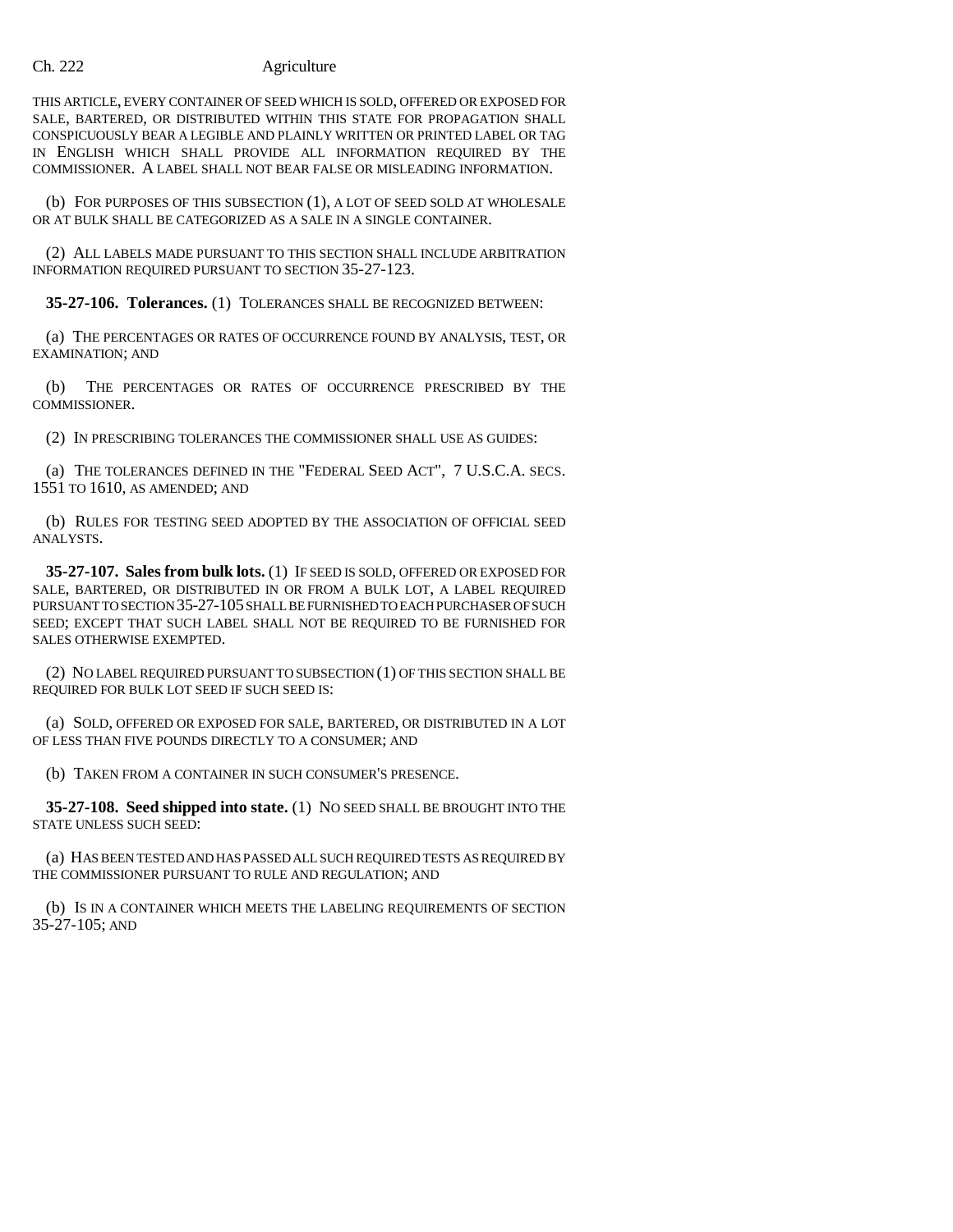(c) MEETS ALL OTHER REQUIREMENTS OF THIS ARTICLE.

(2) TESTS REQUIRED PURSUANT TO PARAGRAPH (a) OF SUBSECTION (1) OF THIS SECTION SHALL BE DEVELOPED BY THE COMMISSIONER THROUGH RULE AND REGULATION.

**35-27-109. Seed beans - approval.** (1) (a) FOR SEED BEANS, THE COMMISSIONER SHALL ESTABLISH TOLERANCES OF SEED-BORNE PATHOGENS, INSPECTION PROCEDURES AND STANDARDS, AND APPROVAL PROCEDURES FOR THOSE SEED BEANS WHICH ARE FOUND TO BE WITHIN ALLOWABLE TOLERANCES.

(b) THE COMMISSIONER MAY DESIGNATE THOSE AREAS OF THE STATE IN WHICH THE PROVISIONS OF THIS SECTION SHALL APPLY.

(2) (a) THE COMMISSIONER SHALL ESTABLISH REASONABLE FEES FOR INSPECTIONS PERFORMED PURSUANT TO THIS SECTION.

(b) FEES ESTABLISHED PURSUANT TO THIS SUBSECTION (2) SHALL BE:

(I) SUFFICIENT TO OFFSET THE ACTUAL DIRECT AND INDIRECT COSTS INCURRED BY THE COMMISSIONER IN ADMINISTERING THE PROVISIONS OF THIS SECTION; AND

(II) PAID BY THE PERSON SELLING, BARTERING, OR DISTRIBUTING SEED BEANS.

(3) THE COMMISSIONER MAY, BY CONTRACTUAL AGREEMENT, RETAIN QUALIFIED PERSONS TO ACT AS AGENTS OF THE COMMISSIONER FOR THE PERFORMANCE OF INSPECTIONS PURSUANT TO SUBSECTION (1) OF THIS SECTION.

**35-27-110. Seed records and samples.** EACH PERSON WHOSE NAME APPEARS ON A LABEL ON A SEED CONTAINER AS A HANDLER OF THE SEED IN SUCH CONTAINER SHALL KEEP COMPLETE RECORDS AS PRESCRIBED BY THE COMMISSIONER CONCERNING THE ORIGIN, SALE, SHIPPING, AND DISPOSITION OF SUCH SEED AND SHALL KEEP OR ARRANGE TO HAVE KEPT A FILE SAMPLE OF SUCH SEED FOR A PERIOD OF AT LEAST TWO YEARS AFTER FINAL DISPOSITION OF SUCH SEED. ALL SUCH RECORDS AND SAMPLES SHALL BE ACCESSIBLE FOR INSPECTION BY THE COMMISSIONER OR THE COMMISSIONER'S AGENT DURING CUSTOMARY BUSINESS HOURS. RECORDS REQUIRED PURSUANT TO THIS SECTION SHALL BE IN ADDITION TO ANY RECORD KEPT PURSUANT TO SECTION 35-27-112.

**35-27-111. Registration of custom seed conditioners, farmer seed labelers, retail seed dealers, and seed labelers - form - fees - renewal.** (1) AFTER JANUARY 1, 1994, NO PERSON SHALL ACT AS A CUSTOM SEED CONDITIONER, FARMER SEED LABELER, RETAIL SEED DEALER, OR SEED LABELER IN THIS STATE, EXCEPT AS PROVIDED IN THIS ARTICLE, IF SUCH PERSON IS NOT REGISTERED WITH THE DEPARTMENT.

(2) (a) A PERSON MAY REGISTER AS A CUSTOM SEED CONDITIONER, FARMER SEED LABELER, RETAIL SEED DEALER, OR SEED LABELER BY SUBMITTING INFORMATION ON THE FORM AND WITH THE REGISTRATION FEE PRESCRIBED BY THE COMMISSIONER.

(b) EACH REGISTRATION COMPLETED PURSUANT TO THIS SECTION SHALL BE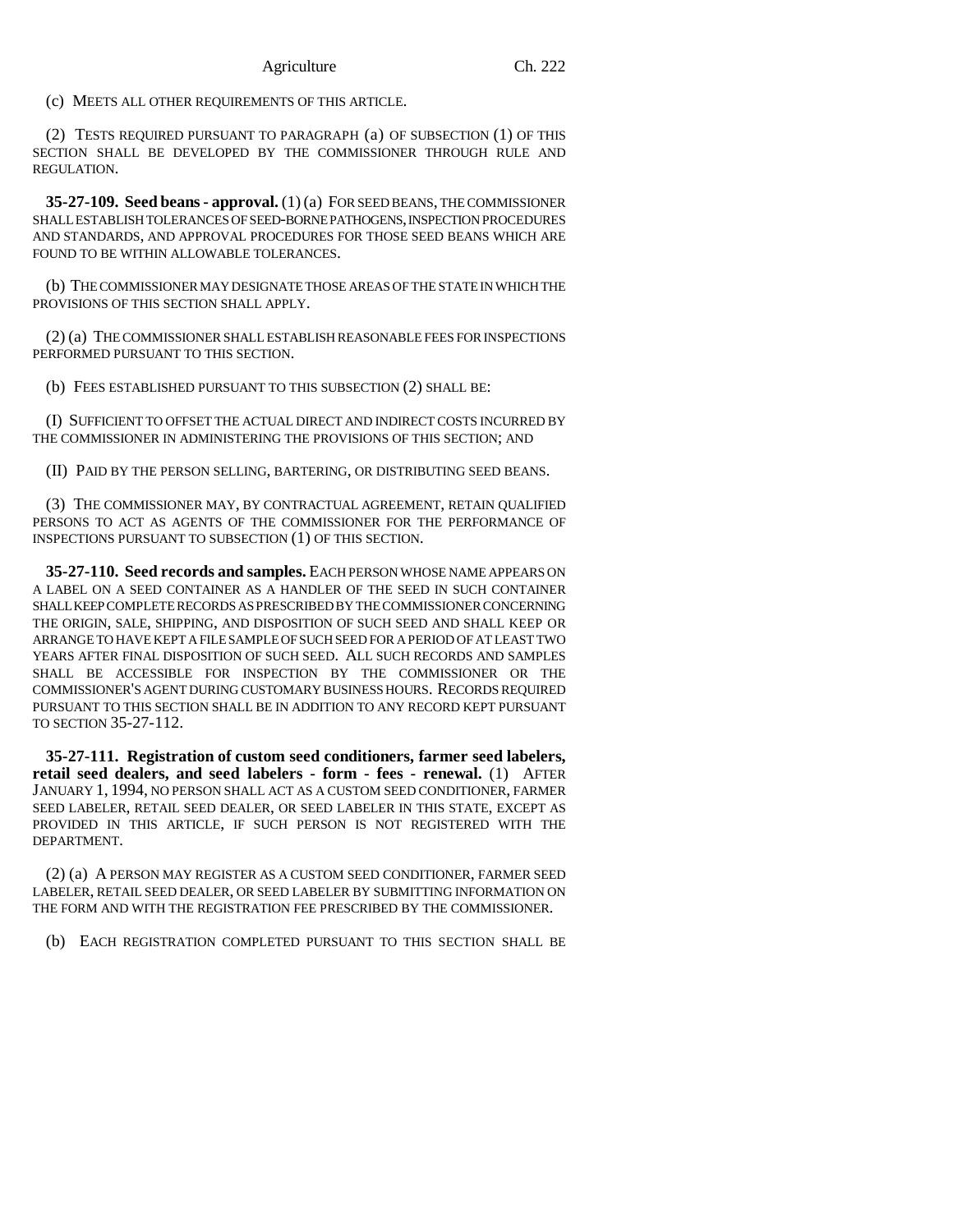EFFECTIVE ON THE FIRST DAY OF THE MONTH FOLLOWING THE MONTH IT WAS SUBMITTED TO THE DEPARTMENT AND SHALL EXPIRE ON THE LAST DAY OF THE MONTH TWELVE MONTHS FROM THE DATE IT BECAME EFFECTIVE.

(c) A REGISTRANT SHALL REPORT ANY CHANGE IN THE INFORMATION PROVIDED IN SUCH REGISTRANT'S REGISTRATION FORM OR IN ANY REPORT SUBMITTED TO THE DEPARTMENT PURSUANT TO THIS ARTICLE WITHIN FIFTEEN DAYS OF SUCH CHANGE IN THE MANNER PRESCRIBED BY THE COMMISSIONER.

(3) THE FOLLOWING PERSONS SHALL BE EXEMPT FROM THE PROVISIONS OF SUBSECTIONS (1) AND (2) OF THIS SECTION:

(a) ANY PERSON REGISTERED AS A CUSTOM SEED CONDITIONER, FARMER LABELER, OR SEED LABELER, SHALL NOT BE REQUIRED TO REGISTER AS A RETAIL SEED DEALER TO SELL SEED AT RETAIL IN COLORADO;

(b) ANY PERSON REGISTERED AS A SEED LABELER SHALL NOT BE REQUIRED TO REGISTER AS A CUSTOM SEED CONDITIONER IN COLORADO;

(c) ANY PERSON REGISTERED AS A FARMER LABELER SHALL NOT BE REQUIRED TO REGISTER AS A CUSTOM SEED CONDITIONER IF SUCH PERSON IS ONLY CLEANING OR CONDITIONING SUCH PERSON'S OWN SEED; AND

(d) ANY PERSON ACTING AS A RETAIL SEED DEALER SELLING ONLY PREPACKAGED SEED IN CONTAINERS OF ONE POUND OR LESS SHALL NOT BE REQUIRED TO REGISTER AS A RETAIL SEED DEALER IF THE SEED LABELER SUPPLYING SUCH PREPACKAGED SEED IS PROPERLY REGISTERED.

(4) (a) THE COMMISSIONER SHALL ESTABLISH REGISTRATION FEES; EXCEPT THAT REGISTRATION FEES FOR:

(I) CUSTOM SEED CONDITIONERS AND SEED LABELERS SHALL NOT EXCEED THREE HUNDRED DOLLARS; AND

(II) FARMER SEED LABELERS AND RETAIL SEED DEALERS SHALL NOT EXCEED SEVENTY-FIVE DOLLARS.

(b) THE COMMISSIONER SHALL ESTABLISH FEES FOR EACH ADDITIONAL SEPARATE REGISTRATION LOCATION ACCORDING TO THE CLASS OF REGISTRANT; EXCEPT THAT THE FEE FOR:

(I) CUSTOM SEED CONDITIONERS AND SEED LABELERS SHALL NOT EXCEED SEVENTY-FIVE DOLLARS FOR EACH SUCH ADDITIONAL SEPARATE LOCATION; AND

(II) FARMER SEED LABELERS AND RETAIL SEED DEALERS SHALL NOT EXCEED TWENTY-FIVE DOLLARS FOR EACH SUCH ADDITIONAL SEPARATE LOCATION.

(5) (a) ANY PERSON REGISTERED PURSUANT TO THIS ARTICLE MAY RENEW SUCH PERSON'S REGISTRATION WITHIN ONE YEAR OF ITS EXPIRATION. NO REGISTRATION SHALL BE RENEWED IF IT IS NOT RENEWED WITHIN ONE YEAR OF EXPIRATION.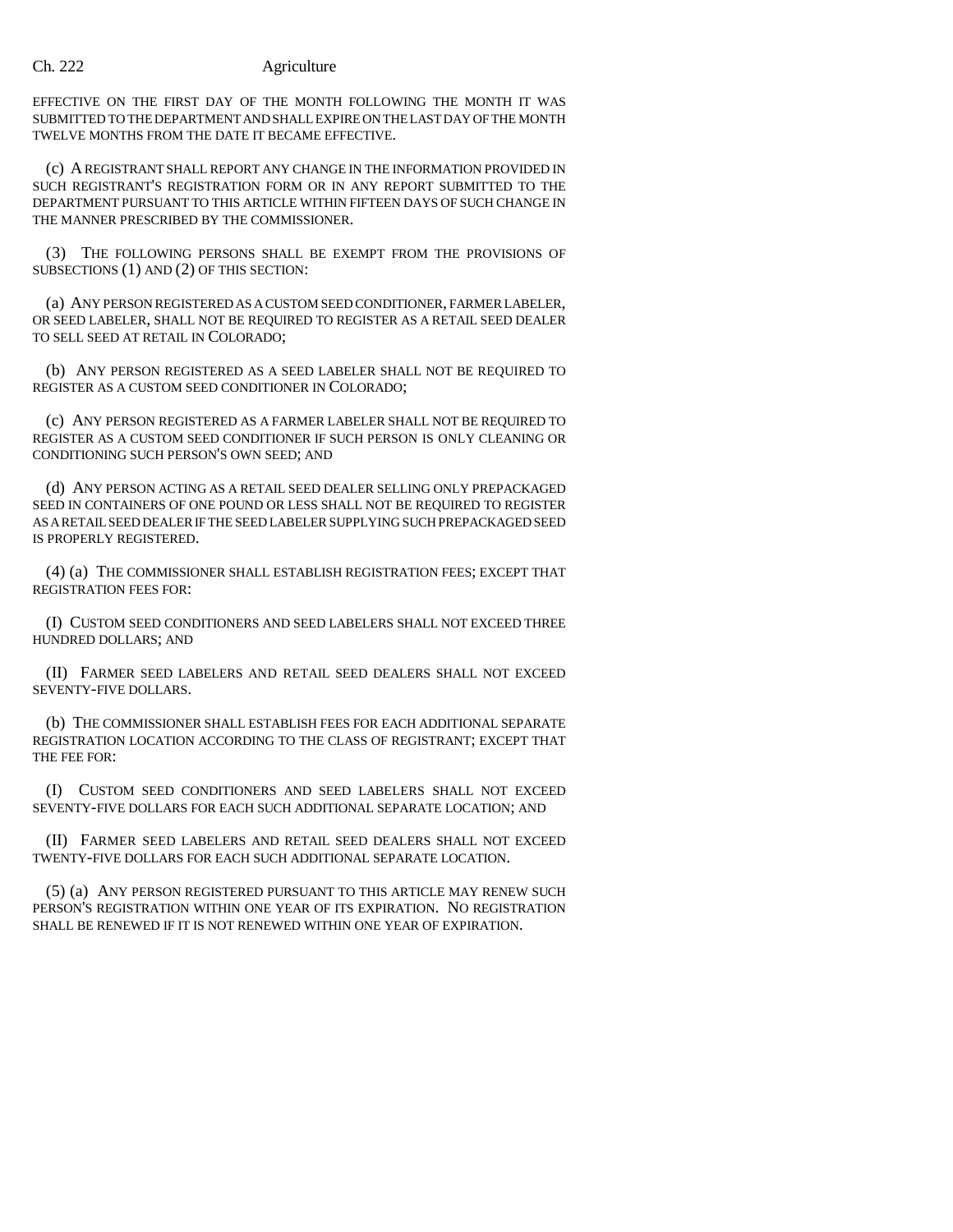#### Agriculture Ch. 222

(b) A REGISTRATION MAY BE RENEWED BY A REGISTRANT BY SUBMITTING A COMPLETED REGISTRATION RENEWAL FORM AND THE REQUISITE RENEWAL FEE BEFORE SUCH REGISTRANT'S CURRENT REGISTRATION EXPIRES. SUCH RENEWAL FORMS AND FEES SHALL BE PRESCRIBED BY THE COMMISSIONER.

(c) IF A REGISTRANT DOES NOT COMPLETE THE RENEWAL PROCESS IN COMPLIANCE WITH PARAGRAPH (b) OF THIS SUBSECTION (5) SUCH REGISTRANT SHALL BE REQUIRED TO PAY A FEE OF AN AMOUNT DOUBLE THE PRESCRIBED RENEWAL FEE.

(d) NO RENEWAL SHALL BE EFFECTIVE UNTIL THE REQUISITE FEE IS RECEIVED BY THE DEPARTMENT.

**35-27-112. Record-keeping requirements.** EVERY PERSON ACTING AS A CUSTOM SEED CONDITIONER, FARMER SEED LABELER, RETAIL SEED DEALER, OR SEED LABELER IN THIS STATE REGISTERED PURSUANT TO THIS ARTICLE SHALL KEEP AND MAINTAIN CERTAIN RECORDS. RECORDS SHALL BE MAINTAINED AS SPECIFIED BY THE COMMISSIONER FOR A PERIOD OF TWO YEARS AT THE REGISTRANT'S ADDRESS. RECORDS REQUIRED PURSUANT TO THIS SECTION SHALL BE IN ADDITION TO ANY RECORD KEPT PURSUANT TO SECTION 35-27-110.

**35-27-113. Prohibitions.** (1) IT IS UNLAWFUL AND A VIOLATION OF THIS ARTICLE FOR ANY PERSON TO SELL, OFFER OR EXPOSE FOR SALE, BARTER, OR DISTRIBUTE ANY SEED WITHIN THIS STATE, IF SUCH SEED:

(a) HAS NOT BEEN TESTED TO DETERMINE THE PERCENTAGE OF GERMINATION OF SUCH SEED WITHIN THE PREVIOUS THIRTEEN MONTHS; EXCEPT THAT FOR SEED STORED IN HERMETICALLY SEALED CONTAINERS, IF SUCH SEED HAS NOT BEEN TESTED WITHIN THE PREVIOUS TWENTY-FOUR MONTHS;

(b) HAS BEEN TREATED WITH A MATERIAL WHICH IS POISONOUS TO HUMANS OR LIVESTOCK UNLESS THERE IS A CONSPICUOUS WARNING IN THE LABELING WHICH GIVES THE COMMONLY ACCEPTED OR ABBREVIATED CHEMICAL NAME OF THE POISONOUS SUBSTANCE;

(c) IS NOT LABELED IN ACCORDANCE WITH THIS ARTICLE;

(d) IS OR HAS BEEN THE SUBJECT OF FALSE OR MISLEADING ADVERTISEMENTS OR STATEMENTS BY THE PERSON, OR SUCH PERSON'S AGENT, WHO IS SELLING, EXPOSING OR OFFERING FOR SALE, BARTERING, OR DISTRIBUTING SUCH SEED;

(e) IS SOLD IN THE FORM OF SCREENINGS, BUT IS NOT LABELED AND INVOICED AS "SCREENINGS FOR PROCESSING, NOT FOR SEEDING";

(f) IS OFFICIALLY LABELED OR ADVERTISED, AS CERTIFIED OR REGISTERED, AND IF SUCH SEED HAS NOT BEEN PRODUCED, CONDITIONED, AND PACKAGED IN CONFORMITY WITH THE STANDARDS OF PURITY AS TO KIND AND VARIETY IN COMPLIANCE WITH THE RULES AND REGULATIONS OF THE CERTIFYING AGENCY. FOR PURPOSES OF THIS PARAGRAPH (f), LABELING OR ADVERTISING GUARANTEES THAT SEED IS CERTIFIED IF SUCH LABELING OR ADVERTISING USES THE WORD "CERTIFIED", "FOUNDATION", OR "REGISTERED" IN ANY MANNER.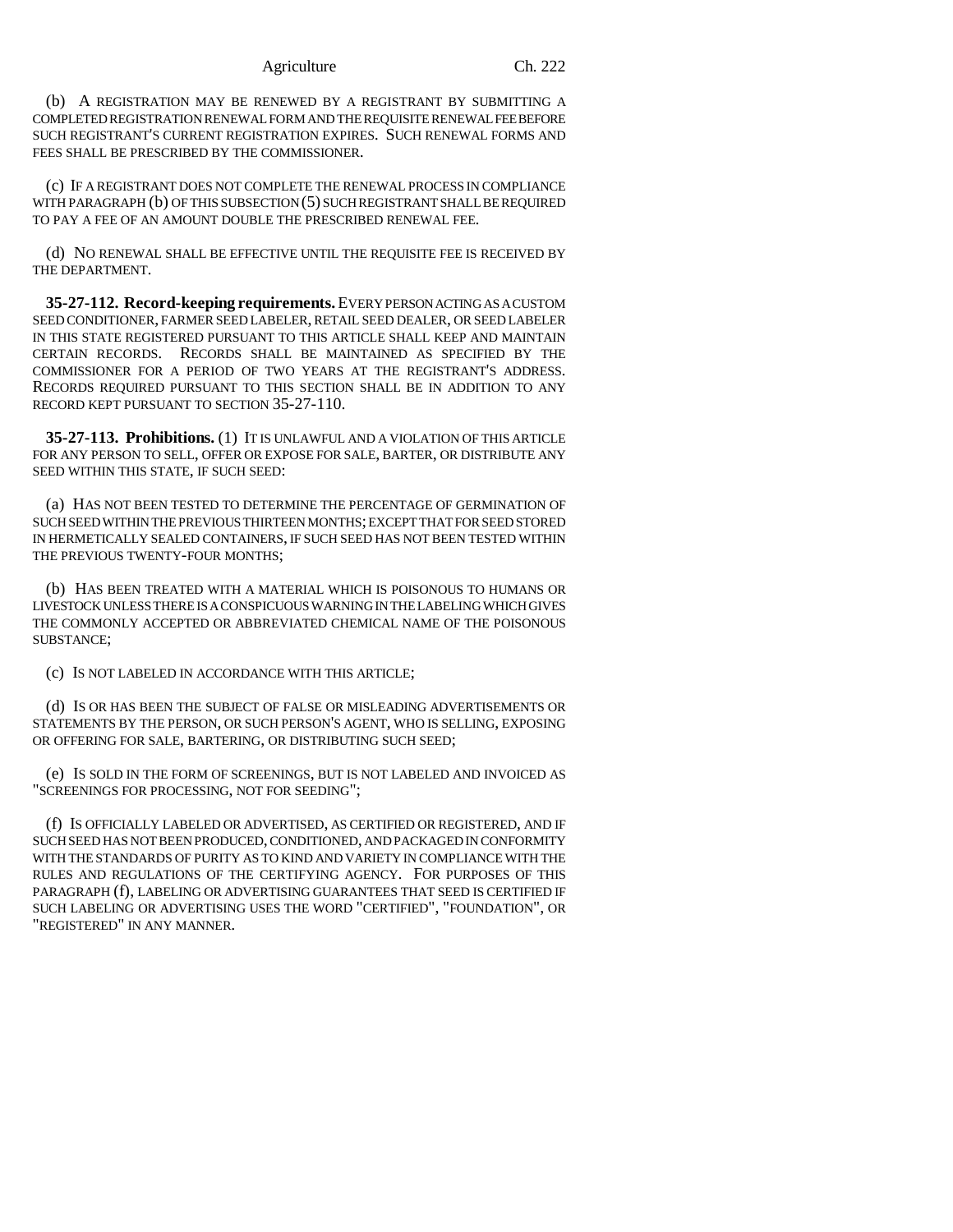(g) IS SOLD BY A VARIETY NAME NOT CERTIFIED BY A CERTIFYING AGENCY AND IF SUCH SEED IS OF A VARIETY FOR WHICH A CERTIFICATE OR APPLICATION FOR CERTIFICATE OF PLANT VARIETY PROTECTION UNDER THE FEDERAL "PLANT VARIETY PROTECTION ACT", 7 U.S.C.A. SECS. 2323 TO 2583, AS AMENDED, REQUIRES SALE ONLY AS A CLASS OF CERTIFIED SEED; OR

(h) IS SOLD BY VARIETY NAME WHEN SUCH SEED IS OF A VARIETY FOR WHICH A CERTIFICATE OR APPLICATION FOR CERTIFICATE OF PLANT VARIETY PROTECTION UNDER THE FEDERAL "PLANT VARIETY PROTECTION ACT", 7U.S.C.A. SECS. 2323 TO 2583, AS AMENDED, HAS BEEN GRANTED OR FOR WHICH AN APPLICATION FOR A CERTIFICATE OF PLANT VARIETY PROTECTION HAS BEEN SOUGHT.

(2) (a) IT IS A CIVIL VIOLATION OF THIS ARTICLE FOR ANY PERSON TO SELL, OFFER OR EXPOSE FOR SALE, BARTER, OR DISTRIBUTE ANY SEED WITHIN THIS STATE IF SUCH SEED CONTAINS:

(I) MORE THAN TWO PERCENT OF WEED SEED BY WEIGHT OR SUCH OTHER STANDARD ESTABLISHED BY THE COMMISSIONER;

(II) PROHIBITED NOXIOUS WEED SEED; OR

(III) (A) MORE RESTRICTED NOXIOUS WEED SEED PER POUND THAN THE AMOUNT DECLARED ON THE LABEL ATTACHED TO THE CONTAINER OF SUCH SEED, IF THE AMOUNT DECLARED MEETS THE STANDARDS ESTABLISHED BY THE COMMISSIONER; OR

(B) MORE RESTRICTED NOXIOUS WEED SEED PER POUND THAN THE AMOUNT ALLOWED BY THE STANDARDS ESTABLISHED BY THE COMMISSIONER.

(b) ANY PERSON WHO VIOLATES PARAGRAPH (a) OF THIS SUBSECTION (2) SHALL BE SUBJECT TO A CIVIL PENALTY PURSUANT TO SECTION 35-27-118.

(3) IT IS UNLAWFUL AND A VIOLATION OF THIS ARTICLE FOR ANY PERSON WITHIN THIS STATE TO:

(a) DETACH, ALTER, DEFACE, OR DESTROY ANY LABEL OR TAG COMPLETED PURSUANT TO SECTION 35-27-105, IF SUCH PERSON IS NOT THE ULTIMATE CONSUMER;

(b) ALTER OR SUBSTITUTE SEED OR OTHER MATERIAL IN A MANNER THAT MAY DEFEAT THE PURPOSES OF THIS ARTICLE;

(c) DISSEMINATE ANY FALSE OR MISLEADING ADVERTISEMENT CONCERNING A SPECIFIC LOT OF SEED IN ANY MANNER OR BY ANY MEANS;

(d) INTENTIONALLY HINDER OR OBSTRUCT IN ANY WAY ANY AUTHORIZED PERSON IN THE PERFORMANCE OF SUCH PERSON'S OFFICIAL DUTIES AS SUCH DUTIES PERTAIN TO THIS ARTICLE;

(e) PERFORM, OR HOLD ONESELF OUT AS BEING AUTHORIZED TO PERFORM, ANY OF THE ACTS FOR WHICH REGISTRATION IS REQUIRED WITHOUT REGISTERING PURSUANT TO SECTION 35-27-111;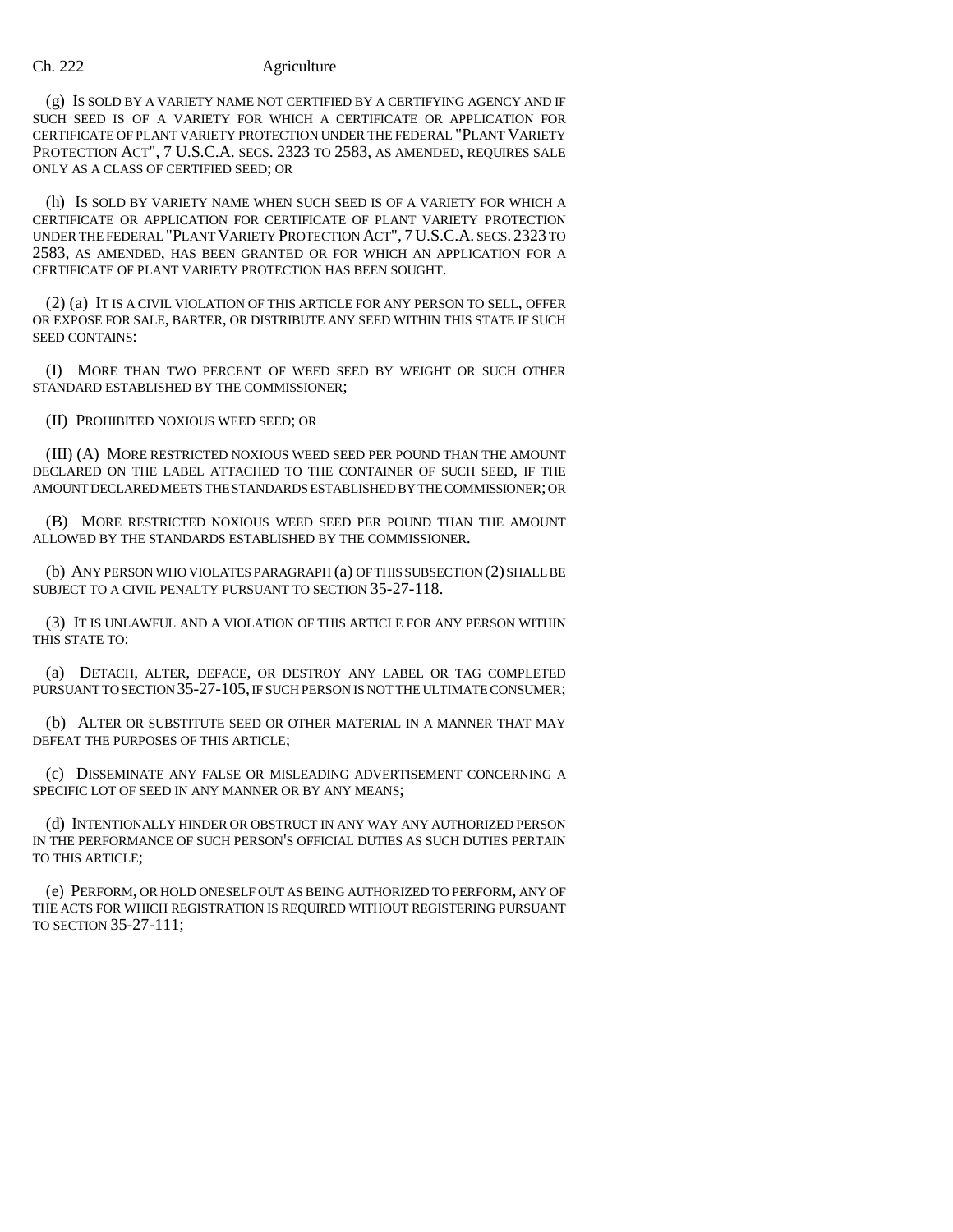(f) SOLICIT, ADVERTISE, OR OFFER TO PERFORM ANY OF THE ACTS FOR WHICH REGISTRATION IS REQUIRED WITHOUT BEING REGISTERED;

(g) REFUSE OR FAIL TO COMPLY WITH A CEASE AND DESIST ORDER ISSUED PURSUANT TO SECTION 35-27-116;

(h) REFUSE OR FAIL TO COMPLY WITH THE PROVISIONS OF THIS ARTICLE;

(i) MAKE FALSE, MISLEADING, DECEPTIVE, OR FRAUDULENT ADVERTISEMENTS CONCERNING A SPECIFIC LOT OF SEED;

(j) IMPERSONATE ANY STATE, COUNTY, CITY AND COUNTY, OR MUNICIPAL OFFICIAL OR INSPECTOR AUTHORIZED PURSUANT TO THIS ARTICLE;

(k) REFUSE OR FAIL TO COMPLY WITH ANY RULES OR REGULATIONS ADOPTED BY THE COMMISSIONER PURSUANT TO THIS ARTICLE OR TO ANY LAWFUL ORDER ISSUED BY THE COMMISSIONER.

(4) IT IS UNLAWFUL AND A VIOLATION OF THIS ARTICLE FOR ANY PERSON TO SELL, OFFER OR EXPOSE FOR SALE, BARTER, OR DISTRIBUTE, FOR OTHER THAN PROPAGATION PURPOSES, WITHIN THE STATE, ANY SEED THAT HAS BEEN TREATED UNLESS IT IS SOLD SEPARATELY FROM UNTREATED SEED OR GRAIN AND IS ACCOMPANIED BY AN AFFIDAVIT, CERTIFICATE, LABEL, OR TAG STATING THAT THE SEED HAS BEEN CHEMICALLY TREATED AND CANNOT BE USED FOR FOOD, FEED, OR OIL PURPOSES.

(5) IT IS UNLAWFUL AND A VIOLATION OF THIS ARTICLE FOR ANY PERSON ACTING AS A CUSTOM SEED CONDITIONER, FARMER SEED LABELER, RETAIL SEED DEALER, OR SEED LABELER TO:

(a) MAKE FALSE OR MISLEADING REPRESENTATIONS OR STATEMENTS OF FACT IN ANY APPLICATION, RECORD, OR REPORT SUBMITTED TO THE DEPARTMENT PURSUANT TO THIS ARTICLE;

(b) FAIL TO MAINTAIN OR SUBMIT ANY RECORDS OR REPORTS REQUIRED BY THIS ARTICLE;

(c) PERMIT THE USE OF A REGISTRATION BY ANY PERSON OTHER THAN THE REGISTRANT.

(6) A PERSON COMMITS A CLASS 1 MISDEMEANOR AND SHALL BE PUNISHED AS PROVIDED IN SECTION 18-1-106, C.R.S., WHEN SUCH PERSON:

(a) SELLS, OFFERS OR EXPOSES FOR SALE, BARTERS, OR DISTRIBUTES WITHIN THE STATE:

(I) ANY SEED BEANS WHICH HAVE NOT BEEN APPROVED IN ACCORDANCE WITH SECTION 35-27-109;

(II) ANY SEED SUBJECT TO THE PROVISIONS OF THIS ARTICLE IF SUCH PERSON FAILS TO COMPLY WITH OR VIOLATES THE PROVISIONS OF THIS ARTICLE;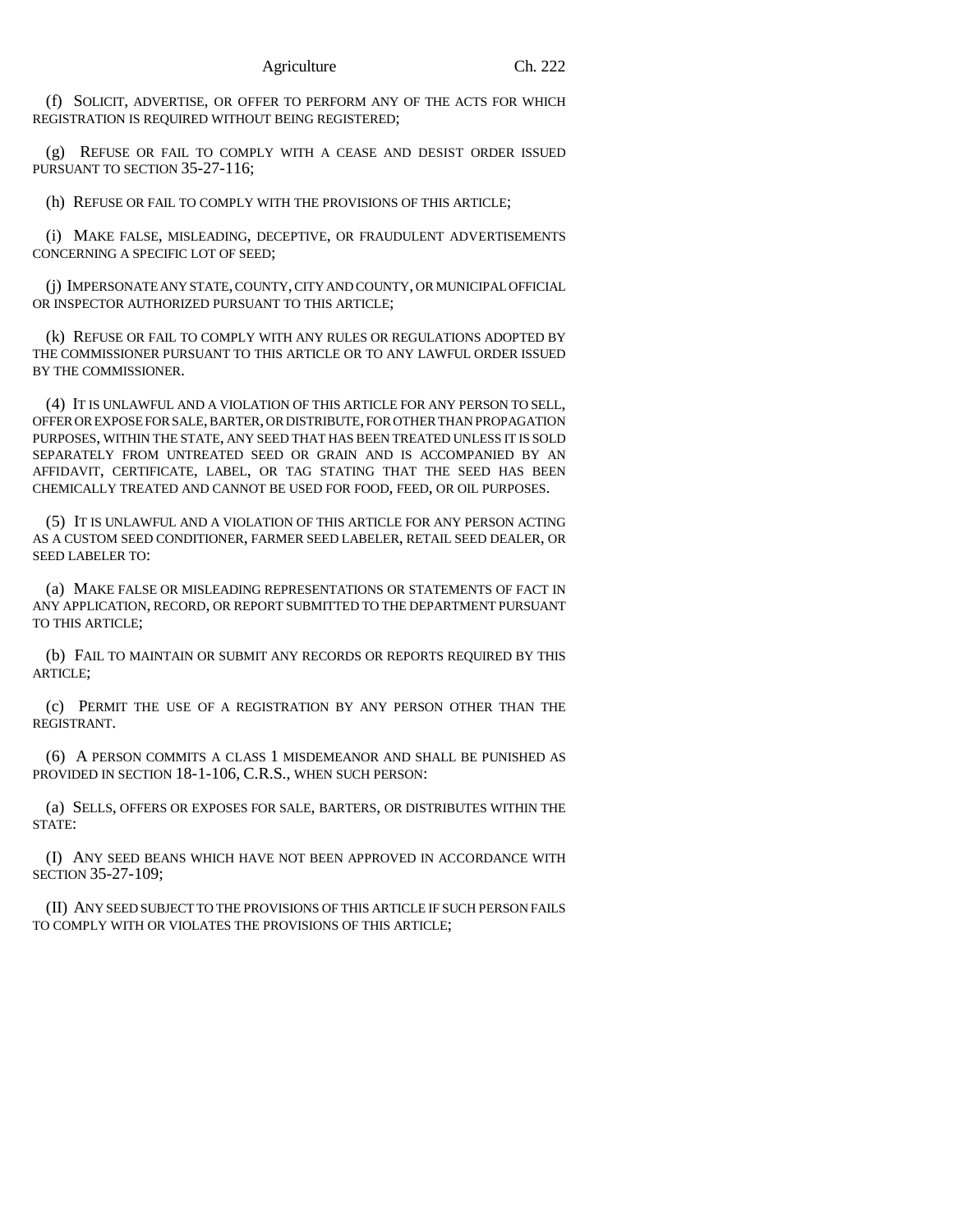(b) (I) REMOVES OR DISPOSES OF ANY DETAINED OR EMBARGOED SEED WITHOUT PRIOR PERMISSION FROM THE COMMISSIONER OR A COURT OF COMPETENT JURISDICTION OR REMOVES OR ALTERS ANY LABELING ON SUCH SEED.

(II) ANY PERSON VIOLATING THIS PARAGRAPH (b) MAY BE SUBJECT TO CIVIL PENALTIES ASSESSED IN ACCORDANCE WITH SECTION 35-27-118.

(7) THE FAILURE BY ANY PERSON TO COMPLY WITH THE PROVISIONS OF SUBSECTION  $(3)$   $(e)$ ,  $(3)$   $(f)$ , OR  $(3)$   $(i)$  OF THIS SECTION IS A DECEPTIVE TRADE PRACTICE AND IS SUBJECT TO THE PROVISIONS OF THE "COLORADO CONSUMER PROTECTION ACT", ARTICLE 1 OF TITLE 6, C.R.S.

(8) IT IS THE DUTY OF THE SEVERAL DISTRICT ATTORNEYS OF THE STATE TO PROSECUTE ALL PERSONS CHARGED WITH THE VIOLATION OF ANY OF THE PROVISIONS OF THIS ARTICLE. IT IS THE DUTY OF THE ATTORNEY GENERAL TO ADVISE THE COMMISSIONER IN ALL LEGAL MATTERS AND TO REPRESENT THE COMMISSIONER OR THE COMMISSIONER'S AGENTS IN ALL ACTIONS BROUGHT BY OR AGAINST THE COMMISSIONER OR THE COMMISSIONER'S AGENTS.

**35-27-114. Powers and duties of commissioner.** (1) IN ADDITION TO ANY OTHER DUTIES IN THIS ARTICLE, THE COMMISSIONER SHALL:

(a) ADMINISTER AND ENFORCE THE PROVISIONS OF THIS ARTICLE;

(b) ADOPT RULES AND REGULATIONS NECESSARY FOR THE ADMINISTRATION AND ENFORCEMENT OF THIS ARTICLE INCLUDING BUT NOT LIMITED TO RULES AND REGULATIONS WHICH:

(I) SET FORTH THE METHODS TO INSPECT, SAMPLE, ANALYZE, AND TEST SEED, INCLUDING DEFINING THE TOLERANCES TO BE FOLLOWED DURING SUCH PROCESSES PURSUANT TO SECTION 35-27-106;

(II) AMEND THE LISTS OF PROHIBITED AND RESTRICTED NOXIOUS WEED SEED;

(III) ESTABLISH PROCEDURES AND STANDARDS INCLUDING DEFINING ALLOWABLE TOLERANCES TO BE USED FOR THE INSPECTION AND APPROVAL OF SEED BEANS THAT ARE WITHIN ALLOWABLE TOLERANCES PURSUANT TO SECTION 35-27-109;

(IV) ESTABLISH STANDARDS FOR THE SALE OF ANY SEED INCLUDING BUT NOT LIMITED TO STANDARDS FOR THE ACCEPTABLE CONTENT OF PATHOGENS, BIOTIC CONTAMINANT, INSECTS, PLANT PESTS, AND ENDOPHYTES IN SUCH SEEDS;

(V) ESTABLISH PROCEDURES AND STANDARDS TO EMBARGO SEED PURSUANT TO SECTION 35-27-119;

(VI) ESTABLISH PROCEDURES FOR THE REINSTATEMENT OF ANY REGISTRATION AUTHORIZED PURSUANT TO THIS ARTICLE;

(VII) ENFORCE ANY DISCIPLINARY ACTIONS AUTHORIZED PURSUANT TO THIS ARTICLE INCLUDING BUT NOT LIMITED TO LETTERS OF ADMONITION OR THE DENIAL, SUSPENSION, OR REVOCATION OF ANY REGISTRATION;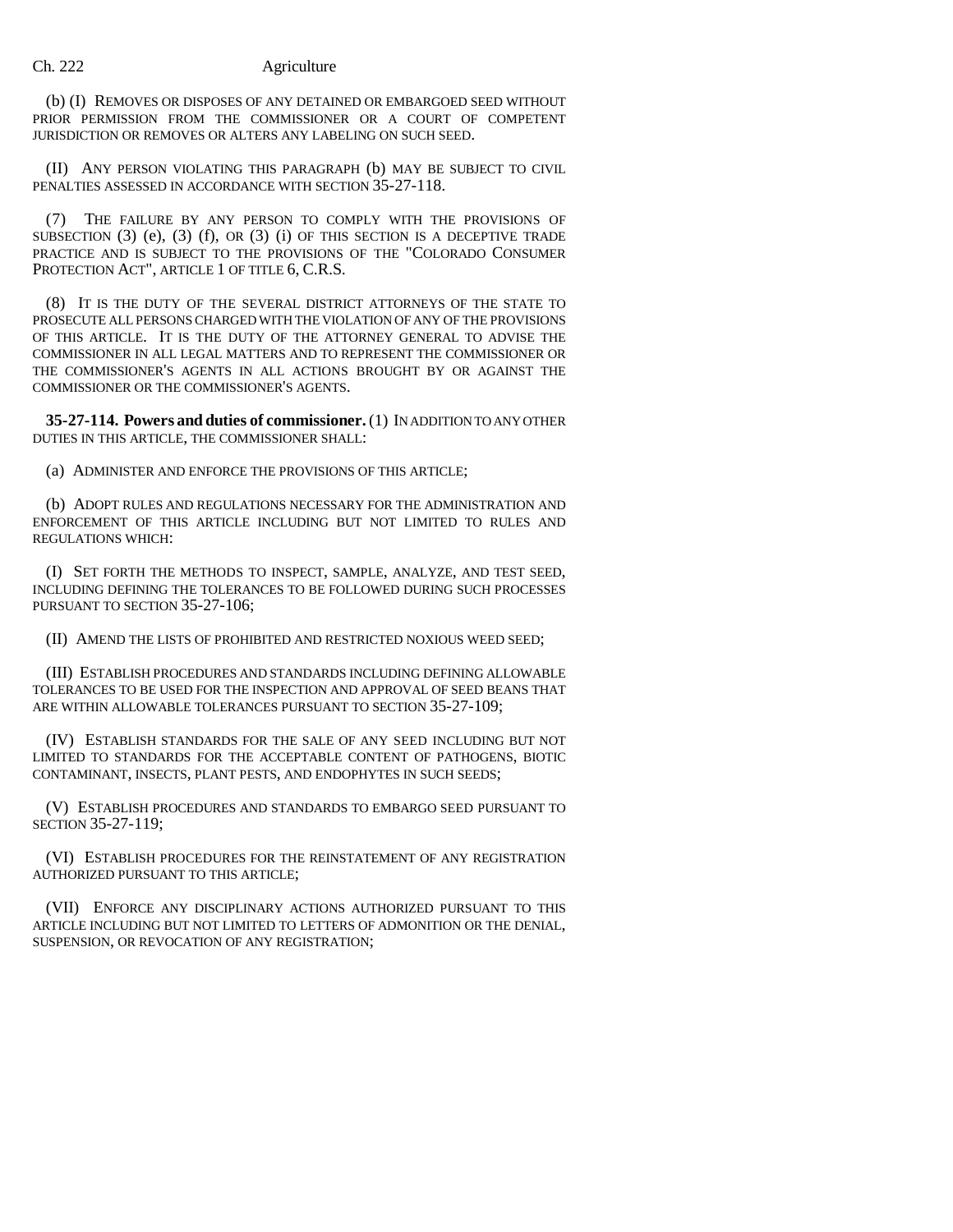(VIII) ESTABLISH THE AMOUNTS OF THE REGISTRATION FEES PURSUANT TO SECTION 35-27-111;

(c) PROMPTLY NOTIFY ANY PERSON WHO TRANSPORTED, SOLD, BARTERED, OR DISTRIBUTED THE SEED OR OFFERED OR EXPOSED THE SEED FOR SALE WHICH DOES NOT TEST IN COMPLIANCE WITH THE PROVISIONS OF THIS ARTICLE;

(d) INSPECT, SAMPLE, ANALYZE, AND TEST SEED PURSUANT TO THIS ARTICLE.

(2) IN ADDITION TO ANY OTHER POWERS CONFERRED IN THIS ARTICLE, THE COMMISSIONER MAY:

(a) INSPECT, SAMPLE, ANALYZE, AND TEST SEED PURSUANT TO PARAGRAPH (d) OF SUBSECTION (1) OF THIS SECTION AT SUCH TIME AND PLACE AND TO SUCH EXTENT AS THE COMMISSIONER DEEMS NECESSARY TO DETERMINE COMPLIANCE WITH THIS ARTICLE;

(b) APPOINT SUCH QUALIFIED EMPLOYEES OF THE DEPARTMENT AS NECESSARY TO CARRY OUT THE PROVISIONS OF THIS ARTICLE;

(c) COOPERATE WITH THE UNITED STATES DEPARTMENT OF AGRICULTURE TO ENFORCE FEDERAL SEED LAW;

(d) (I) CONDUCT ANY HEARINGS REQUIRED BY THIS ARTICLE PURSUANT TO ARTICLE 4 OF TITLE 24, C.R.S.; OR

(II) DELEGATE TO THE ARBITRATION COUNCIL CREATED IN SECTION 35-27-122 THE POWER TO CONDUCT SUCH HEARINGS; OR

(III) SUBJECT TO APPROPRIATIONS MADE TO THE DEPARTMENT, TO EMPLOY ADMINISTRATIVE LAW JUDGES ON A FULL- OR PART-TIME BASIS TO CONDUCT SUCH HEARINGS;

(e) CONDUCT INVESTIGATIONS PURSUANT TO SECTION 35-27-115;

(f) REQUEST, PURSUANT TO SECTION 35-27-122 (1) (d), THAT THE ARBITRATION COUNCIL ASSIST IN DETERMINING CIVIL PENALTIES ASSESSED PURSUANT TO SECTION 35-27-118.

**35-27-115. Inspections - access - investigations - subpoena.** (1) THE COMMISSIONER, UPON THE COMMISSIONER'S OWN MOTION OR UPON THE COMPLAINT OF ANY PERSON, MAY MAKE AN INVESTIGATION NECESSARY TO DETERMINE COMPLIANCE WITH THIS ARTICLE.

(2) (a) FOR INSPECTION PURPOSES PURSUANT TO SUBSECTION (1) OF THIS SECTION, THE COMMISSIONER SHALL HAVE FREE AND UNIMPEDED ACCESS DURING REGULAR BUSINESS HOURS, EITHER UPON CONSENT OF THE OWNER OR UPON OBTAINING AN ADMINISTRATIVE SEARCH WARRANT, TO:

(I) ENTER ANY BUILDING, YARD, WAREHOUSE, OR STORAGE FACILITIES IN WHICH SEED OR ANY OTHER RELATED MATERIAL IS KEPT, USED, STORED, HANDLED,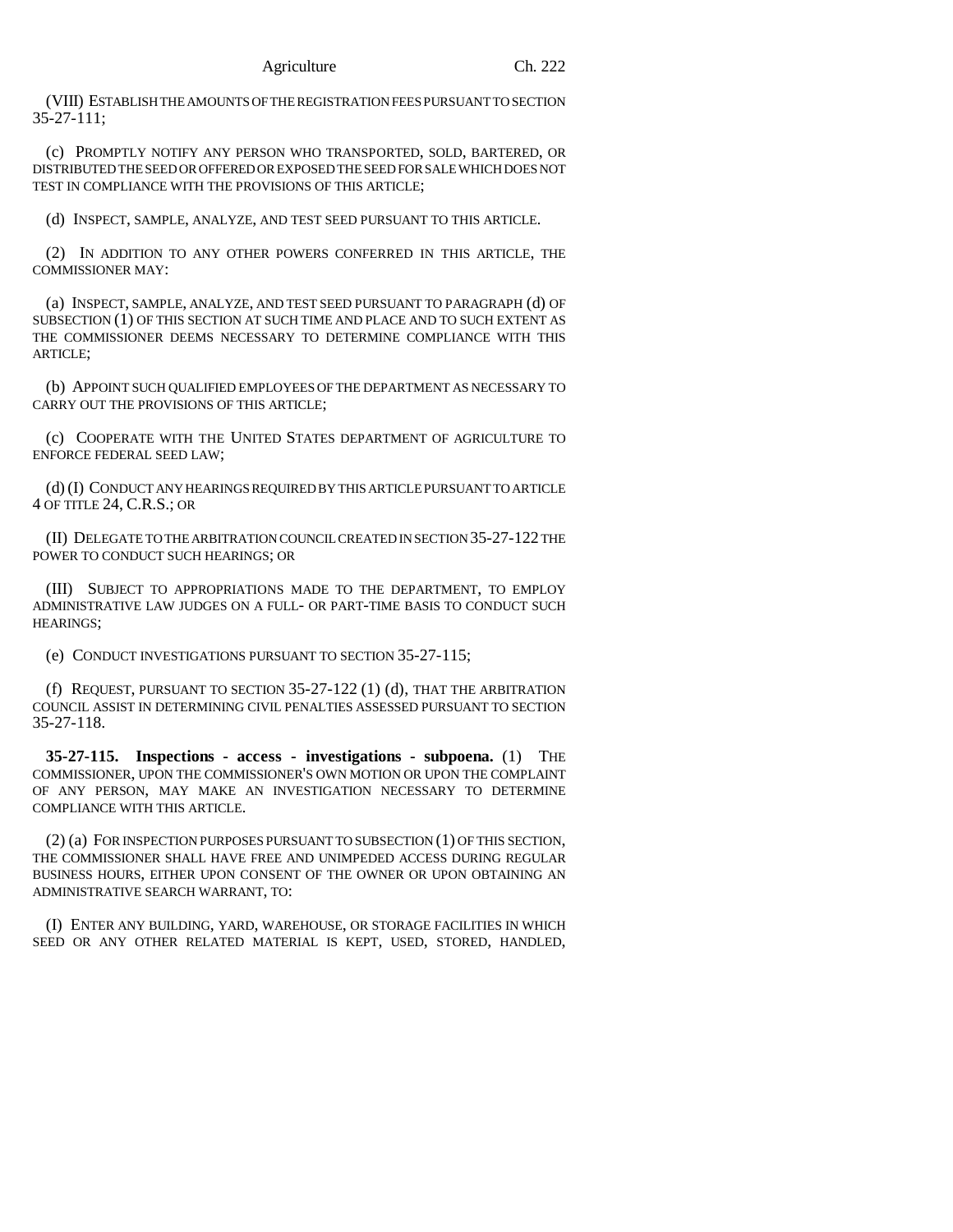CONDITIONED, DISPOSED OF, OR TRANSPORTED; AND

(II) INSPECT ANY RECORDS REQUIRED TO BE KEPT PURSUANT TO THIS ARTICLE.

(b) THE COMMISSIONER IS AUTHORIZED TO MAKE COPIES OF ANY RECORD INSPECTED PURSUANT TO SUBPARAGRAPH (II) OF PARAGRAPH (a) OF THIS SUBSECTION (2).

(3) (a) THE COMMISSIONER HAS FULL AUTHORITY TO ADMINISTER OATHS, TAKE STATEMENTS, ISSUE SUBPOENAS TO COMPEL THE APPEARANCE OF WITNESSES BEFORE THE COMMISSIONER, ISSUE SUBPOENAS DUCES TECUM FOR THE PRODUCTION OF ANY BOOKS, MEMORANDA, PAPERS, OR OTHER DOCUMENTS, ARTICLES, OR INSTRUMENTS, AND COMPEL DISCLOSURE BY WITNESSES OF ALL FACTS KNOWN TO SUCH WITNESSES RELATIVE TO ANY MATTER UNDER INVESTIGATION.

(b) UPON FAILURE OR REFUSAL OF ANY PERSON TO OBEY ANY SUBPOENA ISSUED PURSUANT TO PARAGRAPH (a) OF THIS SUBSECTION (3), THE COMMISSIONER MAY PETITION THE DISTRICT COURT TO ENTER AN ORDER COMPELLING SUCH PERSON TO COMPLY WITH THE SUBPOENA.

(c) FAILURE TO OBEY AN ORDER OF THE COURT ENTERED PURSUANT TO PARAGRAPH (b) OF THIS SUBSECTION (3) IS CONTEMPT OF COURT.

(4) COMPLAINTS OF RECORD MADE TO THE COMMISSIONER AND THE RESULTS OF THE COMMISSIONER'S INVESTIGATIONS SHALL BE CLOSED TO PUBLIC INSPECTION, EXCEPT TO THE PERSON IN INTEREST AS DEFINED IN SECTION 24-72-202 (4), C.R.S., OR PURSUANT TO COURT ORDER, DURING THE INVESTIGATORY PERIOD AND UNTIL DISMISSED OR NOTICE OF HEARING AND CHARGES ARE SERVED.

**35-27-116. Enforcement.** (1) THE COMMISSIONER, PURSUANT TO THE PROVISIONS OF THE "STATE ADMINISTRATIVE PROCEDURE ACT", ARTICLE 4 OF TITLE 24, C.R.S., SHALL ENFORCE THE PROVISIONS OF THIS ARTICLE. AFTER AN INVESTIGATION, THE COMMISSIONER MAY, THROUGH THE ATTORNEY GENERAL, ENFORCE ANY OF THE PROVISIONS OF THIS ARTICLE, INCLUDING RECOVERING ANY MONEY DUE THE DEPARTMENT OR ANY PENALTY ASSESSED PURSUANT TO THIS ARTICLE, AND DEFEND ANY SUIT OR ACTION BROUGHT AGAINST THE COMMISSIONER OR THE DEPARTMENT UNDER THIS ARTICLE.

(2) (a) IF THE COMMISSIONER HAS REASONABLE CAUSE TO BELIEVE A VIOLATION OF THIS ARTICLE IS OCCURRING AND DETERMINES THAT IMMEDIATE ACTION IS NECESSARY, THE COMMISSIONER MAY ISSUE A CEASE AND DESIST ORDER. SUCH CEASE AND DESIST ORDER SHALL BE ISSUED TO THE ALLEGED VIOLATOR AND SHALL SET FORTH THE ALLEGED VIOLATION, THE FACTS WHICH CONSTITUTE SUCH VIOLATION, AND AN ORDER THAT ALL SUCH VIOLATIVE CONDUCT IMMEDIATELY CEASE.

(b) IF A PERSON FAILS TO COMPLY WITH A CEASE AND DESIST ORDER WITHIN TWENTY-FOUR HOURS AFTER BEING SERVED WITH SUCH ORDER, THE COMMISSIONER MAY BRING A SUIT FOR A TEMPORARY RESTRAINING ORDER AND INJUNCTIVE RELIEF TO PREVENT ANY FURTHER VIOLATION OF SUCH ORDER.

(c) NO STAY OF A CEASE AND DESIST ORDER SHALL BE ISSUED BEFORE A HEARING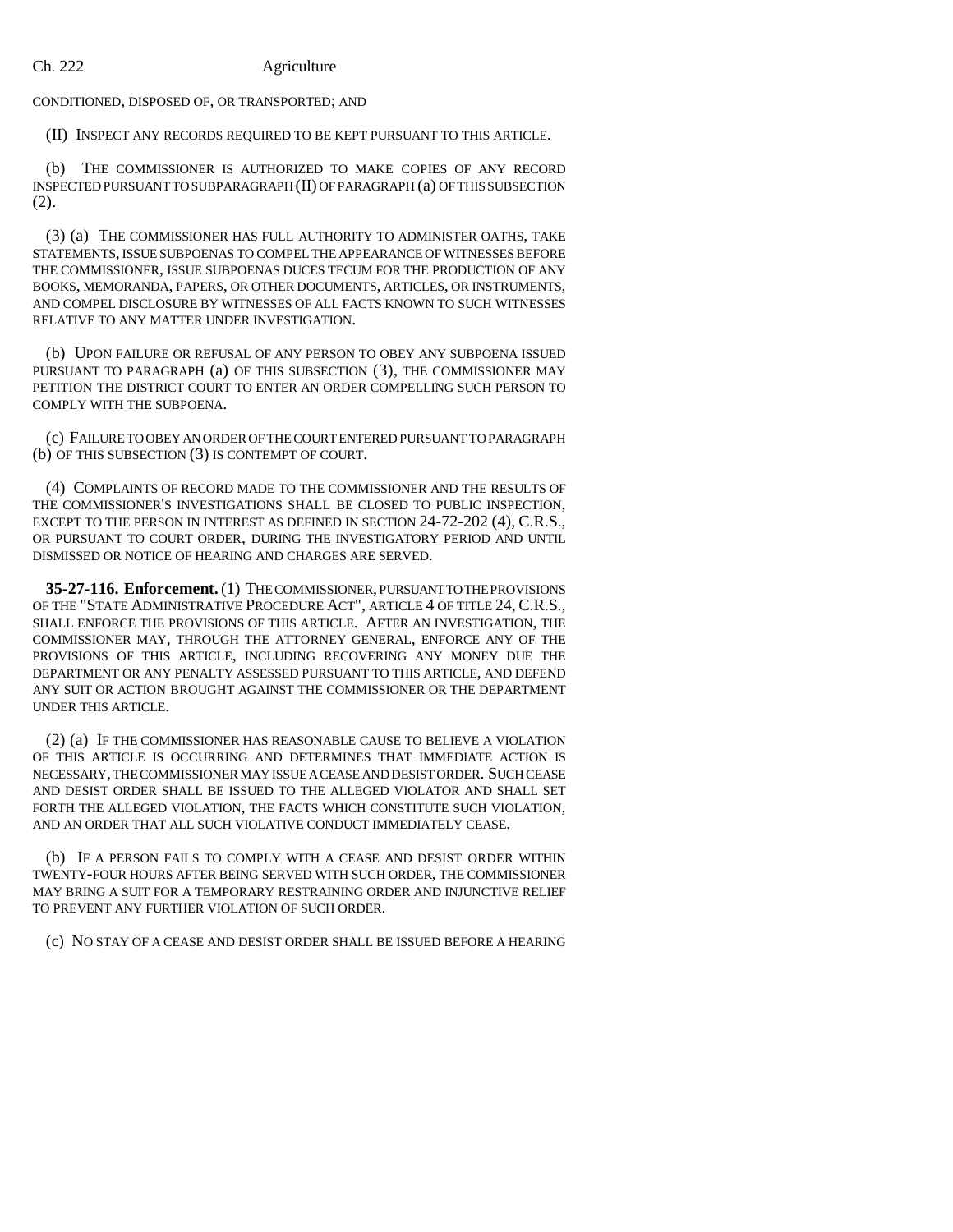HAS BEEN HELD AT WHICH BOTH PARTIES HAVE HAD AN OPPORTUNITY TO APPEAR.

(d) MATTERS BROUGHT BEFORE A COURT PURSUANT TO THIS SECTION SHALL HAVE PREFERENCE OVER OTHER MATTERS ON THE CALENDAR OF THE COURT.

(3) (a) IF THE COMMISSIONER DETERMINES THAT A PERSON HAS ENGAGED IN OR IS ABOUT TO ENGAGE IN ANY ACT OR PRACTICE VIOLATING ANY PROVISION OF THIS ARTICLE, ANY RULE OR REGULATION, OR ANY ORDER ISSUED UNDER THIS ARTICLE, THE COMMISSIONER MAY APPLY TO A COURT OF COMPETENT JURISDICTION TO TEMPORARILY OR PERMANENTLY RESTRAIN SUCH PERSON OR ENJOIN THE VIOLATIVE PRACTICE.

(b) IN ANY ACTION TAKEN PURSUANT TO PARAGRAPH (a) OF THIS SUBSECTION (3), THE COURT SHALL NOT REQUIRE THE COMMISSIONER TO:

(I) PLEAD OR PROVE IRREPARABLE INJURY OR INADEQUACY OF A REMEDY AT LAW; OR

(II) POST A BOND.

(4) (a) ANY LOT OF SEED WHICH IS SOLD, OFFERED OR EXPOSED FOR SALE, BARTERED, OR DISTRIBUTED IN VIOLATION OF THIS ARTICLE SHALL BE SUBJECT TO EMBARGO ON COMPLAINT OF THE COMMISSIONER TO A COURT OF COMPETENT JURISDICTION FOR THE AREA IN WHICH SUCH LOT OF SEED IS LOCATED.

(b) IF THE COURT FINDS, PURSUANT TO PARAGRAPH (a) OF THIS SUBSECTION (4), SEED TO BE IN VIOLATION OF THIS ARTICLE AND ORDERS THE EMBARGO AND CONDEMNATION OF SUCH SEED, SUCH SEED SHALL BE, PURSUANT TO COURT ORDER, CONDITIONED, DENATURED, DESTROYED, RELABELED, OR OTHERWISE DISPOSED OF IN A MANNER CONSISTENT WITH THE QUALITY OF SUCH SEED.

**35-27-117. Disciplinary actions - denial of registration.** (1) THE COMMISSIONER, PURSUANT TO THE PROVISIONS OF ARTICLE 4 OF TITLE 24, C.R.S., MAY ISSUE LETTERS OF ADMONITION OR DENY, SUSPEND, REFUSE TO RENEW, OR REVOKE ANY REGISTRATION AUTHORIZED UNDER THIS ARTICLE IF THE REGISTRANT:

(a) REFUSES OR FAILS TO COMPLY WITH ANY PROVISION OF THIS ARTICLE, ANY RULE OR REGULATION ADOPTED UNDER THIS ARTICLE, OR ANY LAWFUL ORDER OF THE COMMISSIONER;

(b) IS CONVICTED OF A FELONY FOR AN OFFENSE RELATED TO THE CONDUCT REGULATED BY THIS ARTICLE;

(c) HAS A REGISTRATION OR LICENSE OF EQUIVALENT STATUS DENIED, REVOKED, OR SUSPENDED BY ANY REGISTERING OR LICENSING AUTHORITY OF ANY STATE OR FOREIGN COUNTRY;

(d) REFUSES TO PROVIDE THE COMMISSIONER WITH REASONABLE, COMPLETE, AND ACCURATE INFORMATION REGARDING SUCH PERSON'S BUSINESS, IF REQUESTED TO DO SO BY THE COMMISSIONER; OR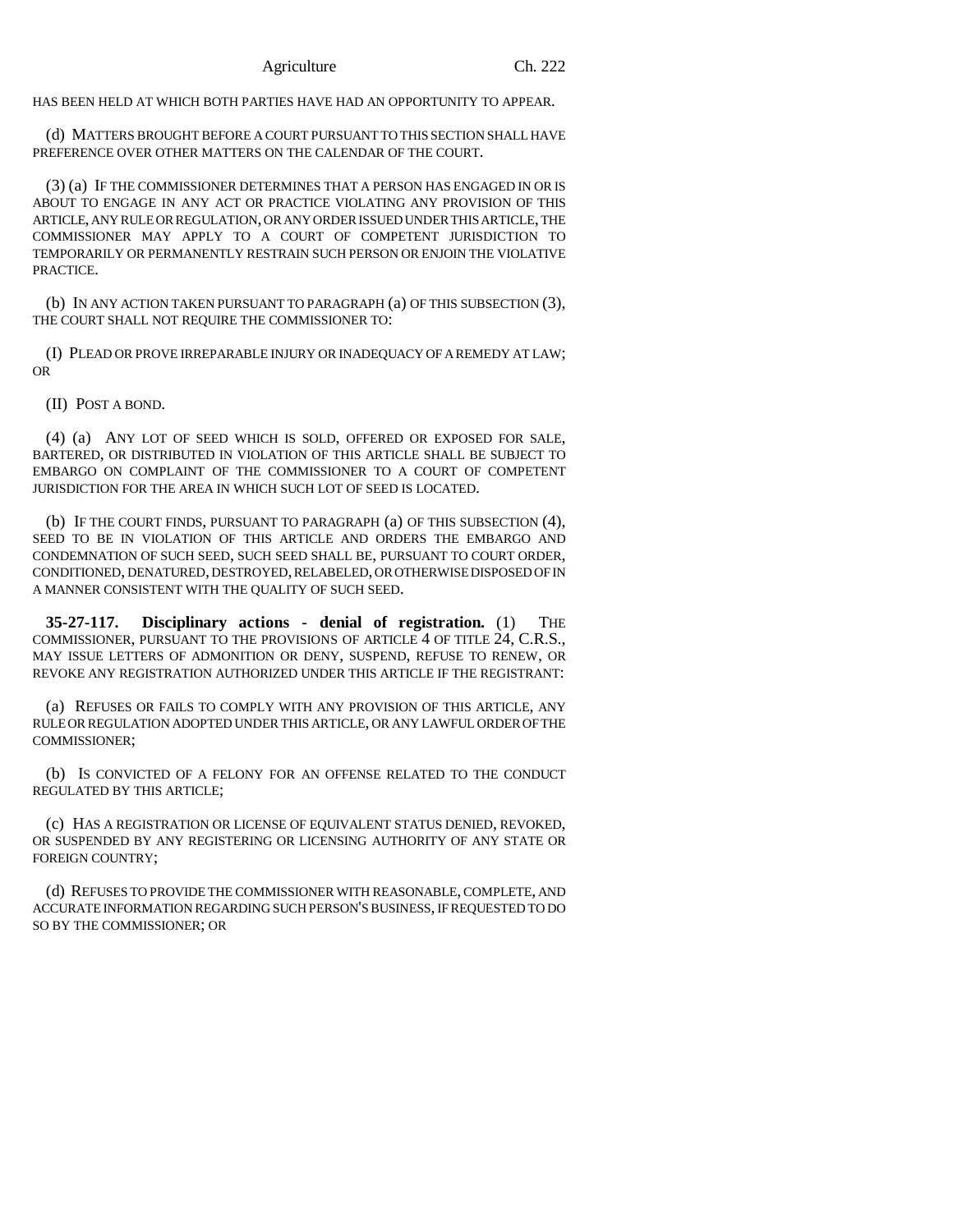(e) FALSIFIES ANY INFORMATION REQUESTED BY THE COMMISSIONER.

(2) IN ANY PROCEEDING HELD UNDER THIS SECTION, THE COMMISSIONER MAY ACCEPT AS PRIMA FACIE EVIDENCE OF GROUNDS FOR DISCIPLINARY ACTION ANY DISCIPLINARY ACTION TAKEN AGAINST A REGISTRANT IN ANOTHER JURISDICTION, EITHER FOREIGN OR DOMESTIC, IF THE VIOLATION WHICH PROMPTED THE DISCIPLINARY ACTION IN THAT JURISDICTION WOULD BE GROUNDS FOR DISCIPLINARY ACTION UNDER THIS SECTION.

(3) (a) ALL DISCIPLINARY ACTIONS TAKEN BY THE COMMISSIONER PURSUANT TO THIS ARTICLE SHALL BE DEEMED FINAL FOR PURPOSES OF JUDICIAL REVIEW.

(b) ANY PERSON AGGRIEVED BY ANY DISCIPLINARY ACTION TAKEN BY THE COMMISSIONER SHALL APPEAL TO THE COLORADO COURT OF APPEALS.

(4) NO REGISTRANT WHOSE REGISTRATION HAS BEEN REVOKED MAY APPLY OR REAPPLY FOR REGISTRATION UNDER THIS ARTICLE WITHIN TWO YEARS AFTER THE DATE OF SUCH REVOCATION.

**35-27-118. Civil penalties.** (1) (a) ANY PERSON WHO VIOLATES ANY PROVISION OF THIS ARTICLE OR ANY RULE OR REGULATION ADOPTED PURSUANT TO THIS ARTICLE IS SUBJECT TO A CIVIL PENALTY, AS DETERMINED BY THE COMMISSIONER.

(b) (I) BEFORE IMPOSING ANY CIVIL PENALTY, THE COMMISSIONER SHALL CONSIDER THE SEVERITY OF THE VIOLATION, THE AMOUNT OF HARM CAUSED BY SUCH VIOLATION, THE PRESENCE OR ABSENCE OF A PATTERN OF SIMILAR VIOLATIONS BY THE REGISTRANT, THE EFFECT OF THE PROPOSED PENALTY ON THE ABILITY OF THE REGISTRANT TO CONTINUE TO CONDUCT BUSINESS, AND ANY OTHER FACTORS DEEMED RELEVANT.

(II) THE COMMISSIONER MAY REQUEST ADVICE FROM THE ARBITRATION COUNCIL IN ASSESSING A FINE PURSUANT TO THIS SECTION.

(c) THE MAXIMUM PENALTY IMPOSED BY THE COMMISSIONER SHALL NOT EXCEED TWO THOUSAND FIVE HUNDRED DOLLARS PER VIOLATION.

(2) NO CIVIL PENALTY SHALL BE IMPOSED UNLESS THE PERSON CHARGED IS GIVEN NOTICE AND AN OPPORTUNITY FOR A HEARING PURSUANT TO ARTICLE 4 OF TITLE 24, C.R.S.

(3) IF THE COMMISSIONER IS UNABLE TO COLLECT A CIVIL PENALTY OR IF ANY PERSON FAILS TO PAY ALL OR A SET PORTION OF SUCH CIVIL PENALTY, THE COMMISSIONER IS AUTHORIZED TO RETAIN THE ATTORNEY GENERAL PURSUANT TO SECTION 35-27-116 TO BRING SUIT TO RECOVER SUCH PENALTY. IN ANY ACTION BROUGHT PURSUANT TO THIS SECTION THE COMMISSIONER SHALL BE ENTITLED TO RECOVER COSTS AND REASONABLE ATTORNEY FEES.

**35-27-119. Embargo.** (1) (a) THIS SECTION SHALL APPLY IF THE COMMISSIONER FINDS OR HAS REASONABLE CAUSE TO BELIEVE THAT ANY SEED IS:

(I) (A) ADULTERATED OR MISBRANDED; OR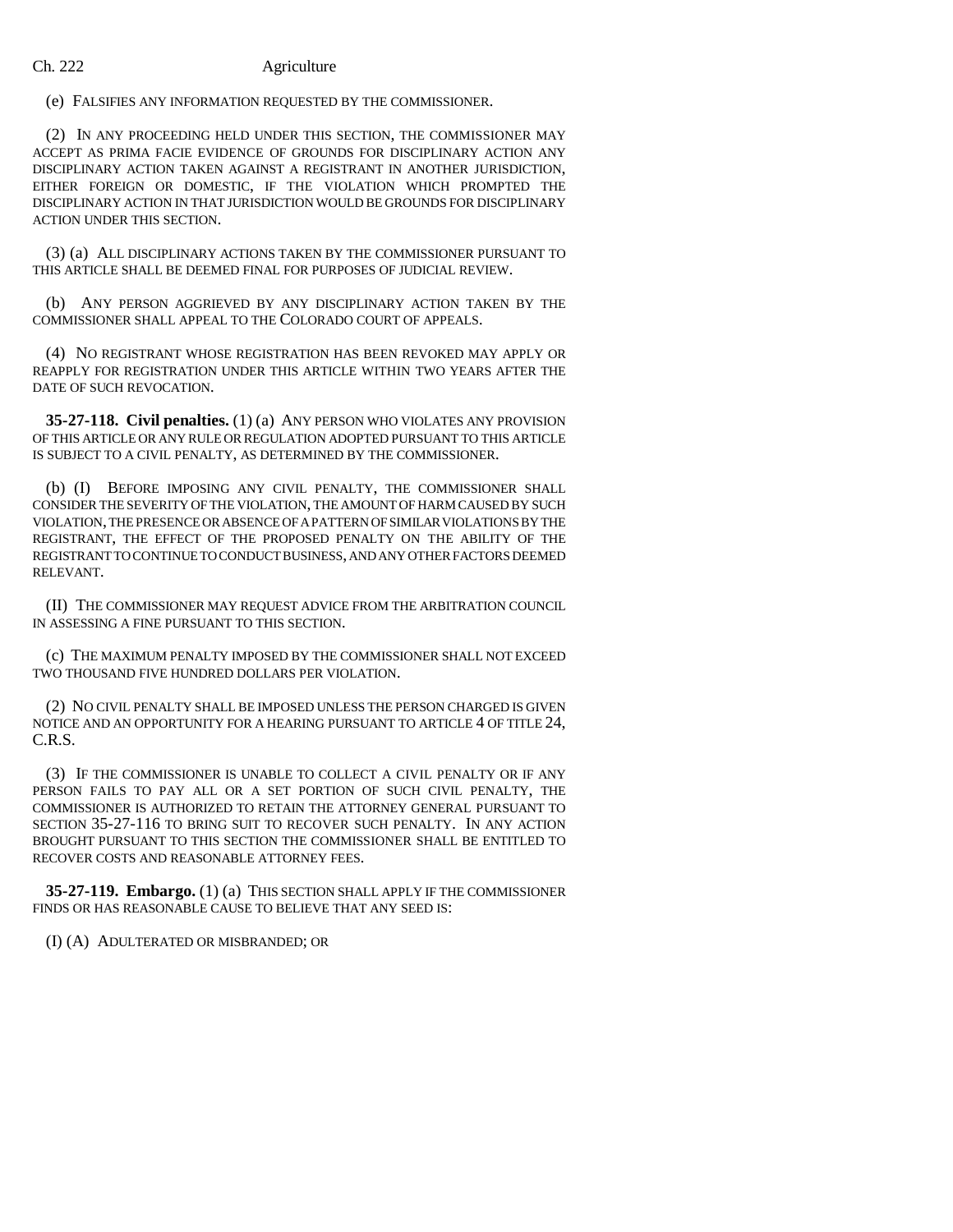(B) NOT LABELED PURSUANT TO THIS ARTICLE; AND

(II) (A) IN VIOLATION OF ANY PROVISION OF THIS ARTICLE OR ANY RULE OR REGULATION ADOPTED PURSUANT TO THIS ARTICLE;

(B) FROM AN UNREGISTERED SEED LABELER;

(C) FOR SALE OR HAS BEEN SOLD BY AN UNREGISTERED RETAIL SEED DEALER; OR

(D) HAS BEEN DISTRIBUTED BY AN UNREGISTERED CUSTOM SEED CONDITIONER.

(b) THE COMMISSIONER SHALL CONDUCT AN INVESTIGATION TO DETERMINE IF A VIOLATION OF PARAGRAPH (a) OF THIS SUBSECTION (1) HAS OCCURRED.

(2) IF PARAGRAPH (a) OF SUBSECTION (1) OF THIS SECTION APPLIES, THE COMMISSIONER SHALL AFFIX TO THE SEED IN QUESTION LABELING TO GIVE NOTICE THAT:

(a) THE SEED VIOLATES THIS ARTICLE; AND

(b) THE SEED IS EMBARGOED; AND

(c) NO PERSON MAY REMOVE OR DISPOSE OF SUCH SEED BY SALE OR OTHERWISE UNTIL PERMISSION FOR REMOVAL OR DISPOSAL IS GIVEN BY THE COMMISSIONER OR A COURT OF COMPETENT JURISDICTION.

(3) IF THE COMMISSIONER DETERMINES THAT EMBARGOED SEED IS NOT ADULTERATED OR MISLABELED, THE COMMISSIONER SHALL REMOVE THE LABELING ATTACHED PURSUANT TO SUBSECTION (2) OF THIS SECTION.

(4) THE OWNER OF SEED EMBARGOED UNDER THIS SECTION MAY CORRECT ANY VIOLATION FOUND BY THE COMMISSIONER WITHIN THIRTY DAYS AFTER THE EMBARGO OF SUCH SEED. IF THE VIOLATION IS NOT CORRECTED WITHIN THIRTY DAYS, THE COMMISSIONER MAY PETITION A COURT OF COMPETENT JURISDICTION TO CONDEMN SUCH SEED.

(5) (a) IF A COURT FINDS THAT EMBARGOED SEED IS IN VIOLATION OF THIS ARTICLE, SUCH SEED SHALL, AFTER ENTRY OF SUCH COURT'S DECREE, BE DESTROYED AT THE EXPENSE OF THE OWNER, CLAIMANT, OR CUSTODIAN THEREOF, UNDER THE SUPERVISION OF THE COMMISSIONER, AND ALL COURT COSTS, ATTORNEY FEES, STORAGE FEES, AND OTHER REASONABLE AND PROPER EXPENSES SHALL BE ASSESSED AGAINST THE OWNER, CLAIMANT, OR CUSTODIAN OF SUCH SEED.

(b) IF ADULTERATION OR MISLABELING OF EMBARGOED SEED MAY BE CORRECTED BY PROPER CONDITIONING OR LABELING, THE COURT, AFTER ENTRY OF SUCH COURT'S DECREE AND IF COSTS, ATTORNEY FEES, STORAGE FEES, AND EXPENSES ARE PAID AND A GOOD AND SUFFICIENT BOND IS SECURED BY THE OWNER, CLAIMANT, OR CUSTODIAN OF SUCH SEED, MAY ORDER THAT SUCH SEED BE DELIVERED TO THE OWNER, CLAIMANT, OR CUSTODIAN FOR CORRECTIVE LABELING OR CONDITIONING. ANY SUCH CORRECTIVE LABELING OR CONDITIONING SHALL BE CONDUCTED UNDER THE SUPERVISION OF THE COMMISSIONER. THE EXPENSE OF SUCH SUPERVISION SHALL BE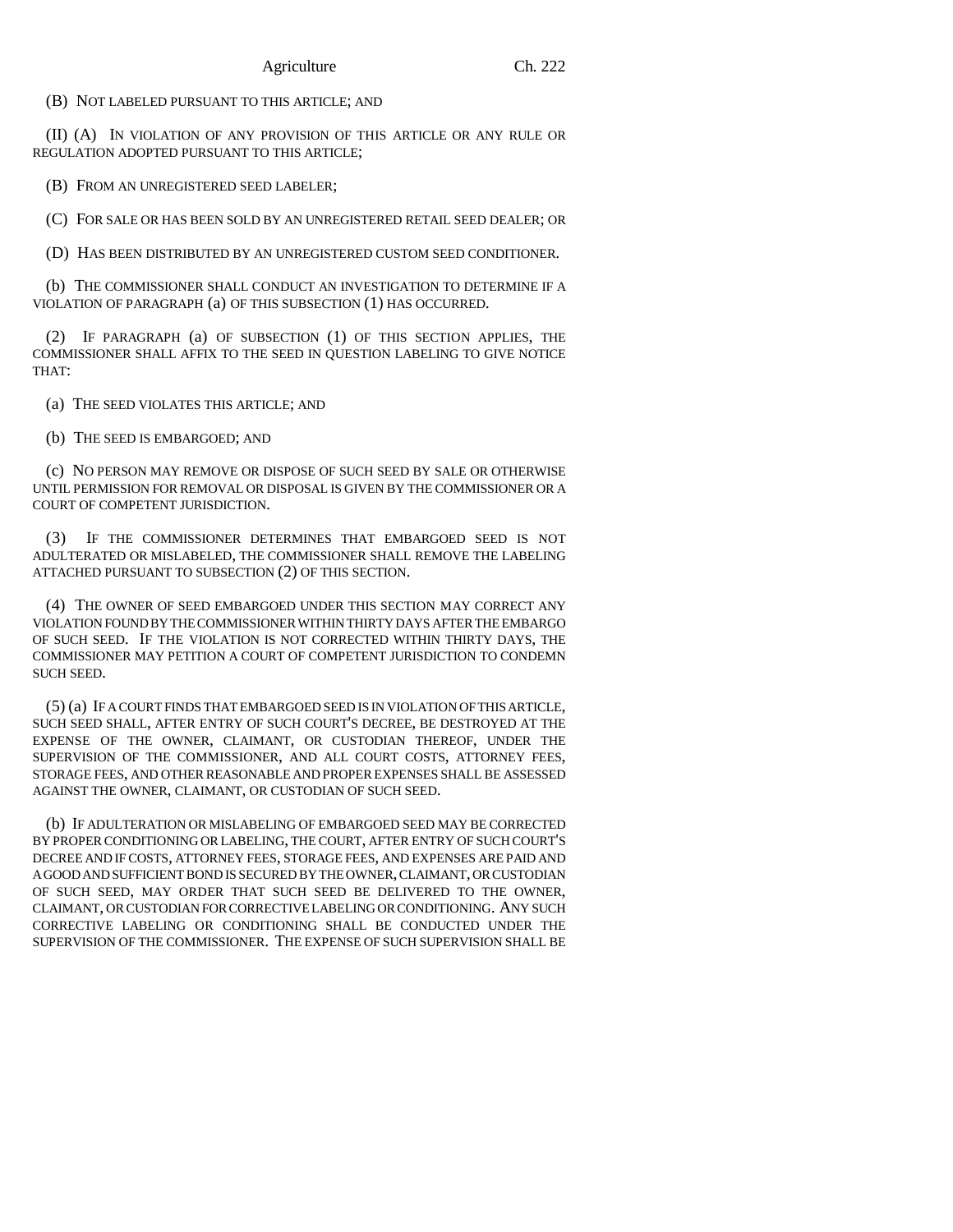PAID BY SUCH OWNER, CLAIMANT, OR CUSTODIAN. THE SEED SHALL BE RETURNED TO ITS OWNER, CLAIMANT, OR CUSTODIAN WHEN THE SEED NO LONGER VIOLATES THIS ARTICLE AND THE EXPENSES OF SUCH SUPERVISION HAVE BEEN PAID. THE COMMISSIONER SHALL INFORM THE COURT OF COMPLIANCE BY THE OWNER, CLAIMANT, OR CUSTODIAN OF THE SEED.

**35-27-120. Reports - bulletins.** EXCEPT AS PROVIDED FOR IN SECTION 35-27-115 (4), THE COMMISSIONER MAY PUBLISH BULLETINS OR PRESS REPORTS SETTING FORTH RESULTS OF ANY EXAMINATION, ANALYSIS, OR TEST CONDUCTED PURSUANT TO THIS ARTICLE. BULLETINS MAY INCLUDE THE NAMES OF PERSONS WHO HAVE HAD SEED LOTS EXAMINED, ANALYZED, OR TESTED. THE COMMISSIONER MAY ALSO PUBLISH BULLETINS OR PRESS REPORTS WHICH SET FORTH INFORMATION ON SEED. ANY SUCH REPORT OR PUBLICATIONS INTENDED FOR CIRCULATION OUTSIDE THE EXECUTIVE BRANCH SHALL BE PUBLISHED AND CIRCULATED IN ACCORDANCE WITH THE PROVISIONS OF SECTION 24-1-136, C.R.S.

**35-27-121. Advisory committee.** (1) (a) THE COMMISSIONER SHALL APPOINT FOUR MEMBERS OF A SIX MEMBER SEED ADVISORY COMMITTEE TO TERMS OF THREE YEARS TO ADVISE IN FORMULATING RULES AND REGULATIONS FOR CARRYING OUT THE PROVISIONS OF THIS ARTICLE. SUCH ADVISORY COMMITTEE SHALL HAVE TWO PERMANENT MEMBERS AS FOLLOWS: A SEED SCIENTIST AT COLORADO STATE UNIVERSITY AND THE MANAGER OF THE COLORADO SEED GROWERS ASSOCIATION.

(b) THE OTHER FOUR COMMITTEE MEMBERS SHALL BE APPOINTED AS FOLLOWS:

(I) A MEMBER OF THE COLORADO SEEDSMEN'S ASSOCIATION; EXCEPT THAT THE FIRST SUCH APPOINTEE SHALL SERVE A TERM THAT TERMINATES ON JULY 1, 1994;

(II) A FARMER MEMBER OF THE COLORADO SEED GROWERS ASSOCIATION; EXCEPT THAT THE FIRST SUCH APPOINTEE SHALL SERVE A TERM THAT TERMINATES ON JULY 1, 1995; AND

(III) (A) TWO MEMBERS OF WHICH ONE SHALL BE FROM THE EAST SLOPE AND ONE FROM THE WEST SLOPE OR SAN LUIS VALLEY.

(B) THE INITIAL APPOINTEES APPOINTED PURSUANT TO SUB-SUBPARAGRAPH (A) OF THIS SUBPARAGRAPH (III) SHALL BE APPOINTED TO TERMS THAT TERMINATE ON JULY 1, 1996.

(c) NO APPOINTED MEMBER SHALL SERVE MORE THAN TWO CONSECUTIVE TERMS.

(2) MEMBERS OF THE COMMITTEE SHALL RECEIVE NO COMPENSATION, BUT SHALL BE REIMBURSED FOR ACTUAL AND NECESSARY EXPENSES INCURRED IN THE PERFORMANCE OF THEIR DUTIES AS MEMBERS OF THE COMMITTEE.

(3) (a) THIS SECTION IS REPEALED, EFFECTIVE JULY 1, 1999.

(b) PRIOR TO SAID REPEAL, THE SEED ADVISORY COMMITTEE SHALL BE REVIEWED AS PROVIDED FOR IN SECTION 2-3-1203, C.R.S.

**35-27-122. Arbitration council - procedures.** (1) (a) THE COMMISSIONER SHALL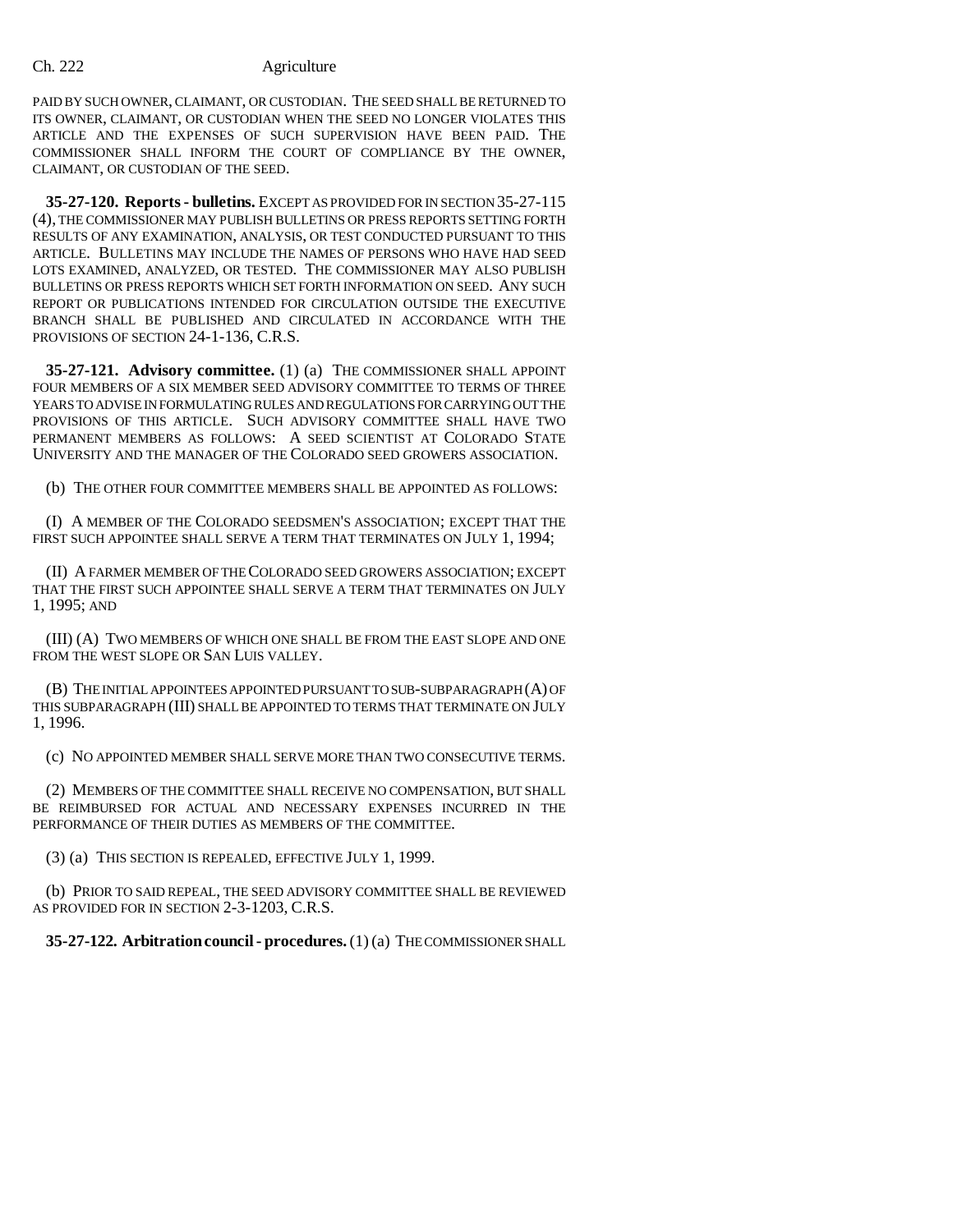APPOINT AN ARBITRATION COUNCIL COMPOSED OF FIVE STANDING MEMBERS AND FIVE ALTERNATE MEMBERS. THE FOLLOWING SHALL EACH RECOMMEND ONE STANDING AND ONE ALTERNATE MEMBER:

(I) THE DIRECTORS OF THE COLORADO STATE UNIVERSITY COOPERATIVE EXTENSION AND EXPERIMENT STATION;

(II) THE DEAN OF THE COLLEGE OF AGRICULTURE,COLORADO STATE UNIVERSITY;

(III) THE PRESIDENT OF THE COLORADO SEEDSMEN'S ASSOCIATION;

(IV) THE PRESIDENT OF ANY ORGANIZATION OF FARMERS IN THE STATE AS THE COMMISSIONER DETERMINES TO BE APPROPRIATE; AND

(V) THE AGRICULTURAL COMMISSION.

(b) EACH ALTERNATE MEMBER SHALL SERVE ONLY IN THE ABSENCE OF THE MEMBER FOR WHOM SUCH MEMBER IS AN ALTERNATE.

(c) THE COUNCIL SHALL ELECT A CHAIR AND A SECRETARY FROM ITS MEMBERSHIP. THE CHAIR SHALL CONDUCT MEETINGS AND DELIBERATIONS OF THE COUNCIL AND SHALL DIRECT ALL OF ITS OTHER ACTIVITIES. THE SECRETARY SHALL KEEP ACCURATE RECORDS OF ALL SUCH MEETINGS AND DELIBERATIONS AND SHALL PERFORM SUCH OTHER DUTIES FOR THE COUNCIL AS THE CHAIR DIRECTS.

(d) THE COUNCIL SHALL CONDUCT ARBITRATIONS. THE COUNCIL MAY ALSO BE CALLED INTO SESSION BY OR AT THE DIRECTION OF THE COMMISSIONER OR UPON DIRECTION OF THE CHAIR TO CONSIDER MATTERS REFERRED TO IT BY THE COMMISSIONER OR SUCH CHAIR.

(2) (a) A BUYER OF SEED SHALL REQUEST ARBITRATION BY FILING A VERIFIED COMPLAINT WITH THE COMMISSIONER TOGETHER WITH A FILING FEE OF TEN DOLLARS. SUCH BUYER SHALL SERVE A COPY OF THE COMPLAINT UPON THE SELLER OF SUCH SEED BY CERTIFIED MAIL OR PERSONAL SERVICE. IF THE SEED HAS BEEN PLANTED, THE COMPLAINT SHALL BE FILED IN TIME TO ALLOW INSPECTION OF THE PLANTS UNDER FIELD CONDITIONS.

(b) WITHIN FIVE WORKING DAYS AFTER RECEIPT OF A COPY OF THE COMPLAINT, THE SELLER SHALL FILE A VERIFIED ANSWER TO THE COMPLAINT WITH THE COMMISSIONER AND SHALL SERVE A COPY OF THE ANSWER UPON THE BUYER BY CERTIFIED MAIL.

(c) THE COMMISSIONER SHALL REFER THE COMPLAINT AND ANSWER TO THE COUNCIL FOR INVESTIGATION, FINDINGS, AND RECOMMENDATIONS.

(d) UPON REFERRAL OF A COMPLAINT FOR INVESTIGATION, THE COUNCIL SHALL MAKE A PROMPT AND FULL INVESTIGATION OF THE ALLEGATIONS IN THE COMPLAINT AND SHALL REPORT ITS FINDINGS AND RECOMMENDATIONS TO THE COMMISSIONER IN AN ARBITRATION REPORT. SUCH ARBITRATION REPORT SHALL BE FILED WITH THE COMMISSIONER WITHIN SIXTY DAYS AFTER SUCH REFERRAL OR A LATER DATE IF THE PARTIES AGREE.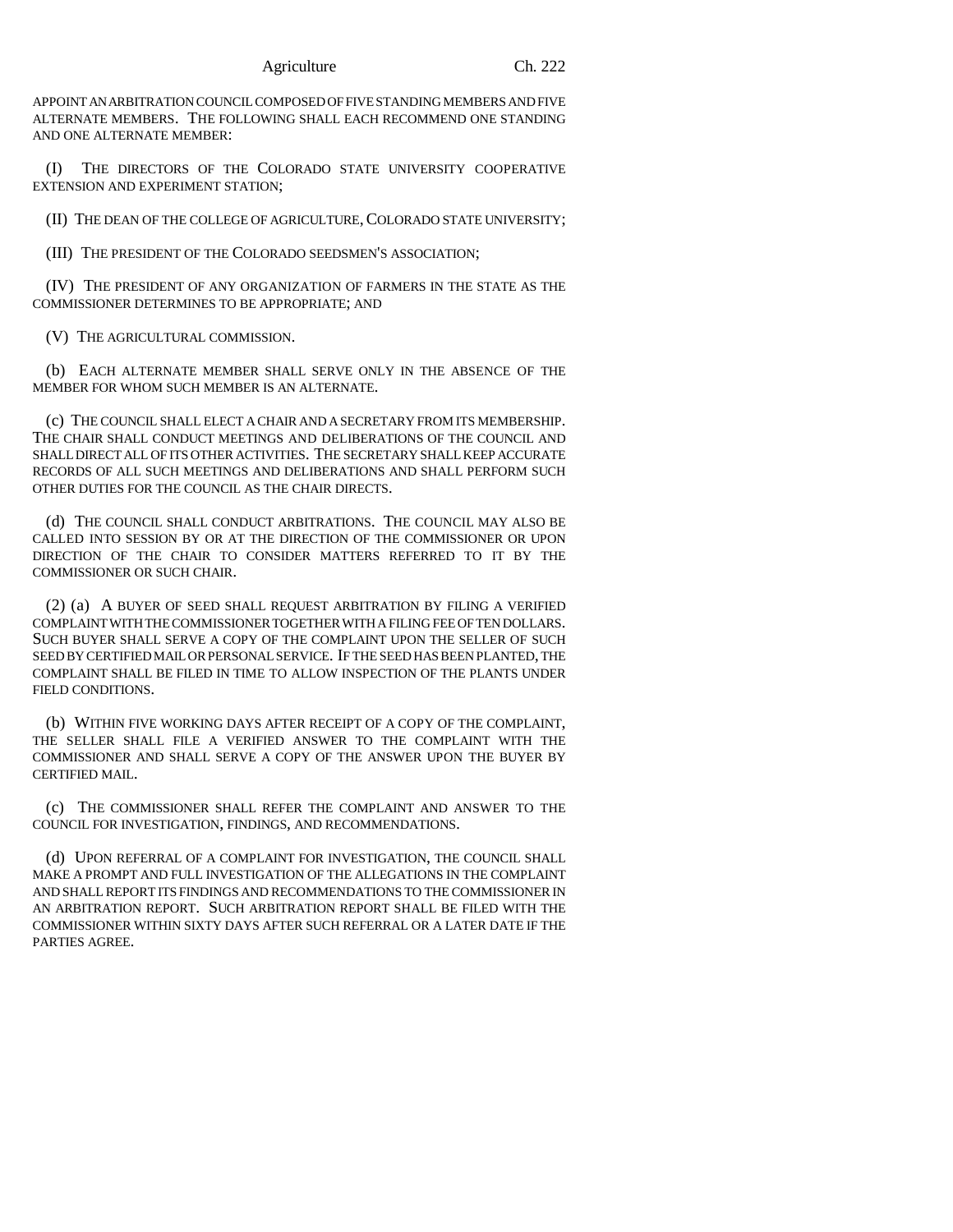(e) THE ARBITRATION REPORT OF THE COUNCIL SHALL INCLUDE FINDINGS OF FACT, CONCLUSIONS OF LAW, AND RECOMMENDATIONS AS TO COSTS, IF ANY, INCLUDING BUT NOT LIMITED TO COSTS OF ANY INVESTIGATION CONDUCTED.

(f) IN THE COURSE OF ITS INVESTIGATION, THE COUNCIL OR ANY OF ITS MEMBERS MAY:

(I) EXAMINE THE BUYER AND THE SELLER ON ALL RELEVANT MATTERS;

(II) GROW A REPRESENTATIVE SAMPLE OF THE SEED THROUGH THE FACILITIES OF COLORADO STATE UNIVERSITY TO PRODUCTION; AND

(III) HOLD INFORMAL HEARINGS AT SUCH TIME AND PLACE AS THE CHAIRMAN MAY DIRECT AFTER REASONABLE NOTICE TO ALL PARTIES.

(g) THE COUNCIL MAY DELEGATE ALL OR ANY PART OF AN INVESTIGATION TO ONE OR MORE OF ITS MEMBERS. ANY SUCH DELEGATED INVESTIGATION SHALL BE SUMMARIZED IN A REPORT BY SUCH MEMBER AND SHALL BE CONSIDERED AND ADDRESSED BY THE COUNCIL IN ITS ARBITRATION REPORT.

(h) THE MEMBERS OF THE COUNCIL SHALL RECEIVE NO COMPENSATION FOR THE PERFORMANCE OF THEIR DUTIES BUT SHALL BE REIMBURSED FOR ACTUAL AND NECESSARY EXPENSES.

(i) AFTER THE COUNCIL HAS FILED ITS ARBITRATION REPORT WITH THE COMMISSIONER, THE COMMISSIONER SHALL PROMPTLY TRANSMIT SUCH ARBITRATION REPORT BY CERTIFIED MAIL TO ALL PARTIES.

**35-27-123. Requirement and effect of arbitration.** (1) (a) IF A BUYER OF SEED SUFFERS DAMAGE BECAUSE SUCH SEED DOES NOT PRODUCE OR PERFORM IN CONFORMANCE WITH THE LABELING OR WARRANTY OR BECAUSE OF NEGLIGENCE BY THE SELLER, THE BUYER SHALL SUBMIT SUCH BUYER'S CLAIM TO ARBITRATION PURSUANT TO THIS SECTION AND SECTION 35-27-122. SUCH SUBMITTAL SHALL BE A PREREQUISITE TO SUCH BUYER'S RIGHT TO MAINTAIN ANY LEGAL ACTION AGAINST THE SELLER OF SUCH SEED. ANY STATUTE OF LIMITATIONS SHALL BE TOLLED UNTIL TEN DAYS AFTER THE FILING OF THE ARBITRATION REPORT.

(b) NO CLAIM MAY BE ASSERTED AS A COUNTERCLAIM OR DEFENSE IN ANY ACTION BROUGHT PURSUANT TO PARAGRAPH (a) OF THIS SUBSECTION (1) BY A SELLER AGAINST A BUYER, IF THE BUYER HAS NOT SUBMITTED SUCH CLAIM TO ARBITRATION. AFTER THE BUYER FILES A WRITTEN NOTICE OF INTENTION TO ASSERT A CLAIM AS A COUNTERCLAIM OR DEFENSE IN SUCH ACTION, ACCOMPANIED BY A COPY OF THE BUYER'S COMPLAINT FILED UNDER SECTION 35-27-122 (2) (a), THE STATUTE OF LIMITATIONS SHALL BE TOLLED FOR SUCH CLAIM UNTIL TEN DAYS AFTER THE FILING OF THE ARBITRATION REPORT PURSUANT TO SECTION 35-27-122 (2) (d).

(2) (a) EVERY LABEL REQUIRED PURSUANT TO SECTION 35-27-105 SHALL INCLUDE CLEAR LANGUAGE THAT ARBITRATION IS REQUIRED FOR CLAIMS ARISING OUT OF THE SALE OF SEED; EXCEPT THAT ARBITRATION SHALL NOT BE REQUIRED IF THE NOTICE REQUIRED PURSUANT TO THIS PARAGRAPH (a) IS NOT INCLUDED.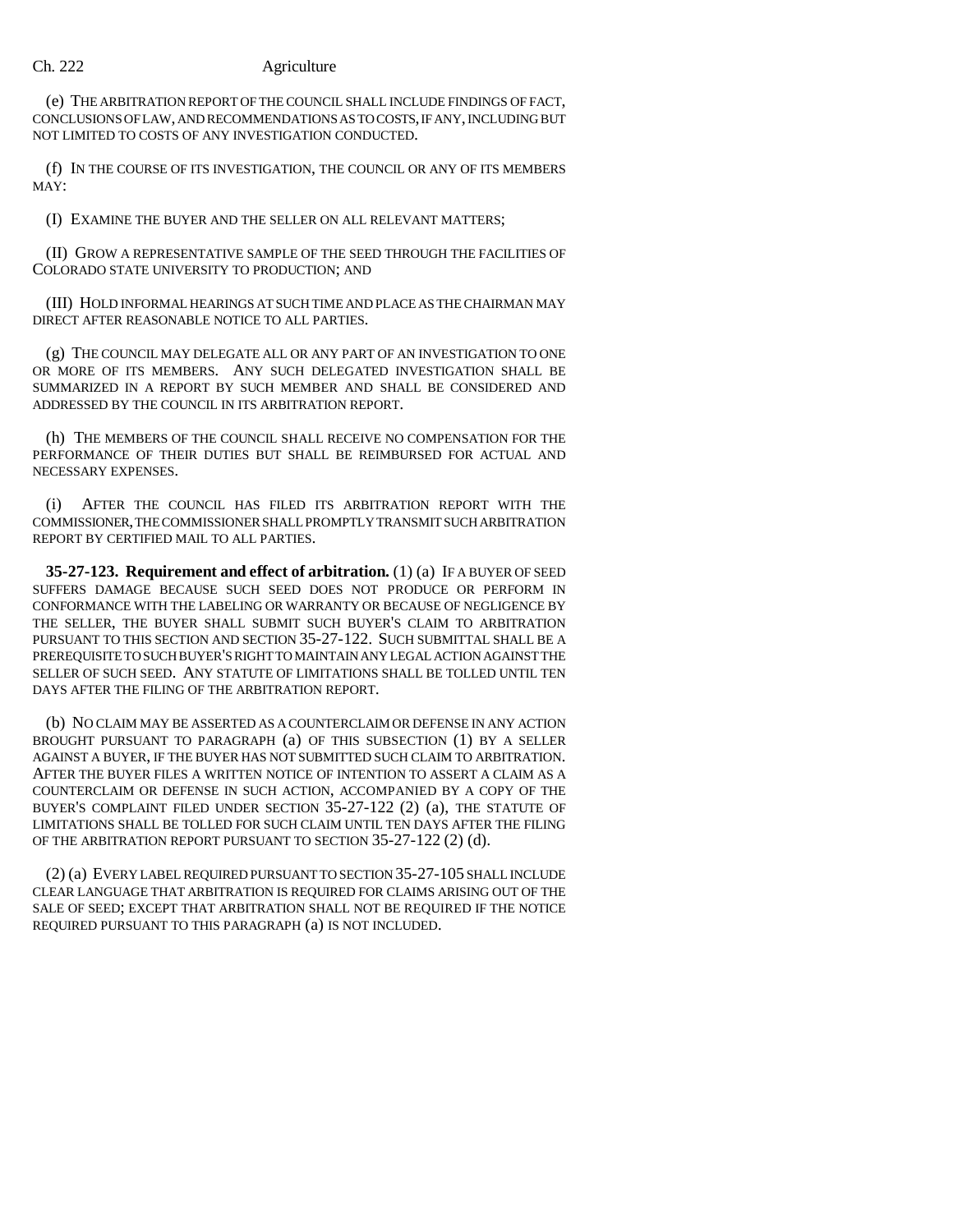Agriculture Ch. 222

(b) A NOTICE IN THE FOLLOWING FORM OR EQUIVALENT LANGUAGE, SHALL BE SUFFICIENT TO COMPLY WITH PARAGRAPH (a) OF THIS SUBSECTION (2):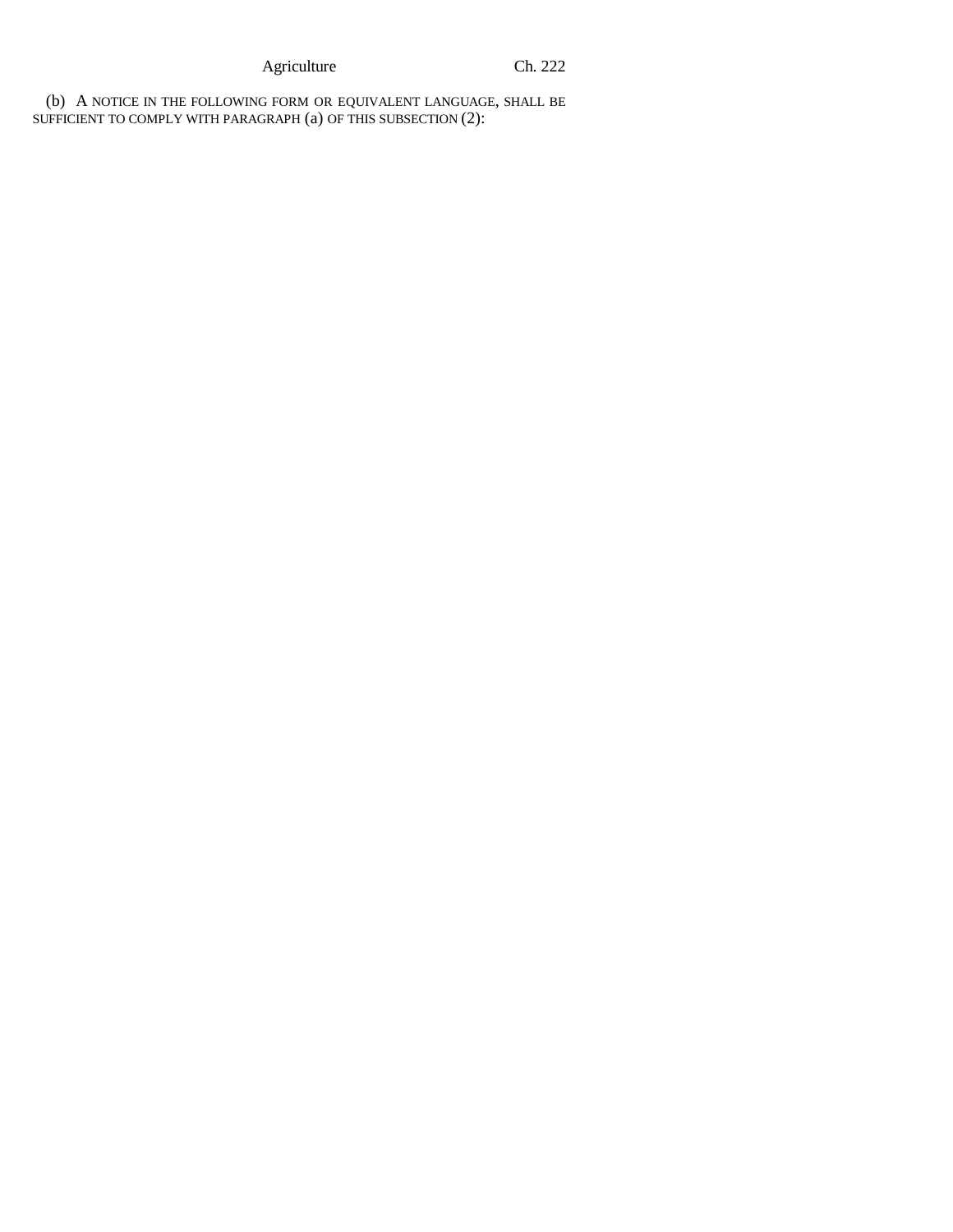# "NOTICE OF REQUIRED ARBITRATION

UNDERTHE "COLORADO SEED ACT", ARTICLE 27 OF TITLE 35, COLORADO REVISED STATUTES, ARBITRATION IS REQUIRED AS A PREREQUISITE TO CERTAIN LEGAL ACTIONS, COUNTERCLAIMS, OR DEFENSES AGAINST A SELLER OF SEED. INFORMATION ABOUT THIS REQUIREMENT MAY BE OBTAINED FROM THE COLORADO COMMISSIONER OF AGRICULTURE."

(3) (a) AN ARBITRATION REPORT FILED PURSUANT TO SECTION 35-27-122 (2) (d) SHALL BE BINDING UPON ALL PARTIES TO THE EXTENT AGREED UPON IN ANY CONTRACT GOVERNING THE SALE WHICH WAS THE SUBJECT OF THE ARBITRATION.

(b) IN THE ABSENCE OF AN AGREEMENT TO BE BOUND BY ARBITRATION, A BUYER MAY BRING LEGAL ACTION AGAINST A SELLER OR ASSERT SUCH CLAIM AS A COUNTERCLAIM OR DEFENSE IN ANY ACTION BROUGHT BY THE SELLER AT ANY TIME AFTER THE ARBITRATION REPORT HAS BEEN FILED.

(c) DURING LITIGATION INVOLVING A COMPLAINT WHICH HAS BEEN ARBITRATED PURSUANT TO THIS SECTION, ANY PARTY WHO WAS SUBJECT TO SUCH ARBITRATION MAY INTRODUCE THE ARBITRATION REPORT AS EVIDENCE OF THE FACTS FOUND IN THE REPORT IF THE PARTY AGAINST WHOM THE REPORT IS OFFERED WAS ALSO SUBJECT TO THE ARBITRATION. THE COURT MAY GIVE SUCH WEIGHT TO THE COUNCIL'S FINDINGS AND CONCLUSIONS OF LAW AND RECOMMENDATIONS AS TO DAMAGES AND COSTS AS THE COURT SEES FIT BASED UPON ALL THE EVIDENCE BEFORE THE COURT. THE COURT MAY ALSO TAKE INTO ACCOUNT ANY FINDING OF THE ARBITRATION COUNCIL OF ANY FAILURE OF ANY PARTY TO COOPERATE IN SUCH ARBITRATION PROCEEDINGS, INCLUDING ANY FINDING AS TO THE EFFECT OF DELAY IN FILING THE ARBITRATION CLAIM OR ANSWER UPON THE ABILITY OF THE ARBITRATION COUNCIL TO DETERMINE THE FACTS OF THE CASE.

**35-27-124. Seed cash fund - fees.** ALL FEES AND CIVIL FINES COLLECTED PURSUANT TO THIS ARTICLE SHALL BE TRANSMITTED TO THE STATE TREASURER WHO SHALL CREDIT THE SAME TO THE SEED CASH FUND, WHICH FUND IS HEREBY CREATED. THE SEED CASH FUND IS CREATED TO SUPPLEMENT ANY GENERAL FUND APPROPRIATION. ALL MONEYS CREDITED TO THE FUND AND ALL INTEREST EARNED ON THE INVESTMENT OF MONEYS IN THE FUND SHALL BE A PART OF THE FUND AND SHALL NOT BE TRANSFERRED OR CREDITED TO THE GENERAL FUND OR TO ANY OTHER FUND EXCEPT AS DIRECTED BY THE GENERAL ASSEMBLY ACTING BY BILL. IN ADDITION TO ANY APPROPRIATION FROM THE GENERAL FUND, THE GENERAL ASSEMBLY SHALL MAKE ANNUAL APPROPRIATIONS FROM THE SEED CASH FUND TO THE DEPARTMENT TO CARRY OUT THE PURPOSES OF THIS ARTICLE.

**35-27-127. Repeal of article - termination of functions.** THIS ARTICLE IS REPEALED, EFFECTIVE JULY 1, 1999. PRIOR TO SUCH REPEAL, THE REGISTRATION FUNCTIONS OF THE COMMISSIONER OF AGRICULTURE SHALL BE REVIEWED AS PROVIDED FOR IN SECTION 24-34-104, C.R.S.